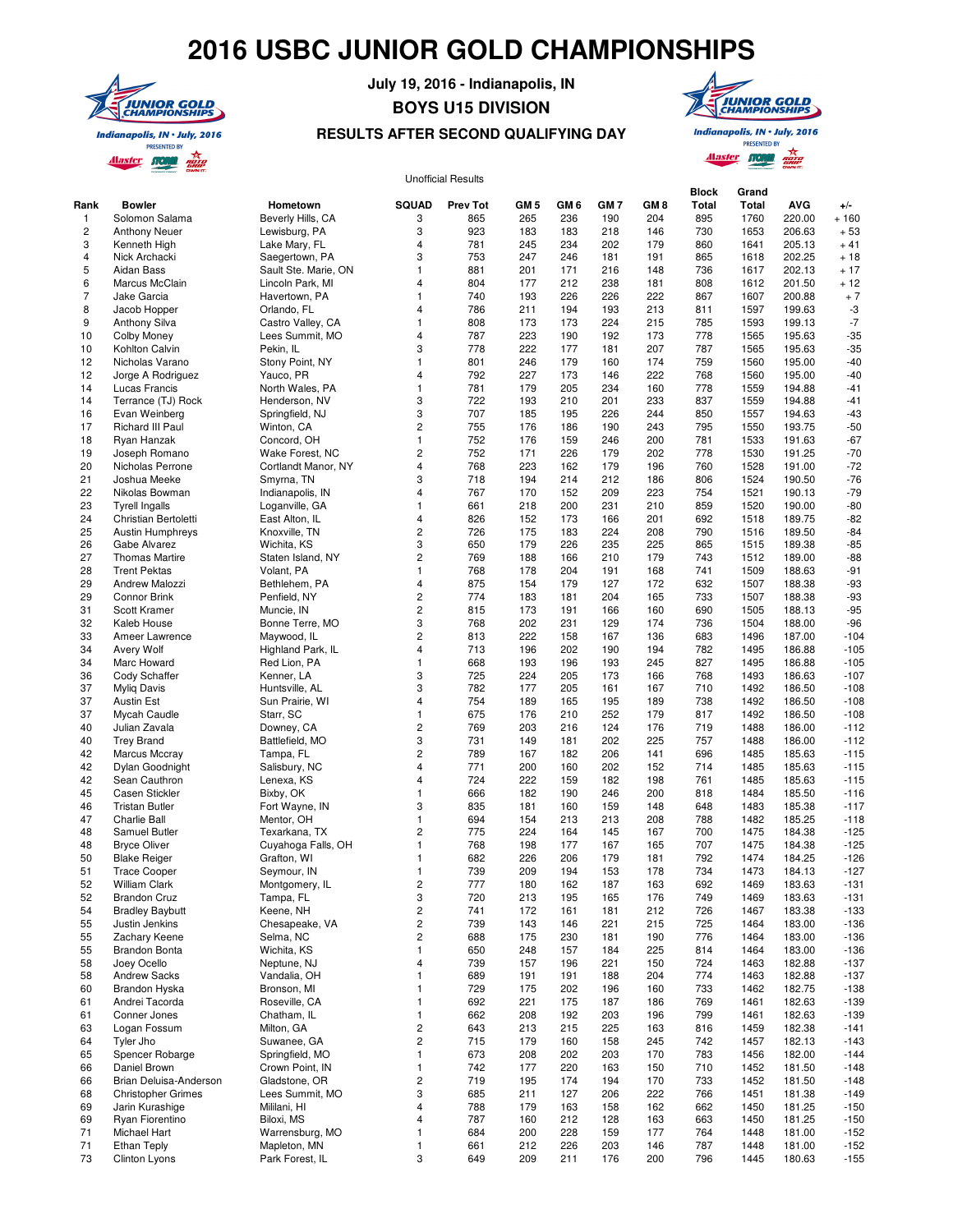| 74  | Justin Aboud                | San Jose, CA         | 2                       | 727 | 184 | 164 | 157 | 211 | 716 | 1443 | 180.38 | $-157$ |
|-----|-----------------------------|----------------------|-------------------------|-----|-----|-----|-----|-----|-----|------|--------|--------|
|     |                             |                      | $\overline{\mathbf{c}}$ |     | 200 |     |     |     |     |      | 180.25 |        |
| 75  | Nicholas Leighty            | Winchester, VA       |                         | 708 |     | 144 | 190 | 200 | 734 | 1442 |        | $-158$ |
| 76  | Landan Kuenning             | Ormond Beach, FL     | $\overline{\mathbf{c}}$ | 747 | 163 | 166 | 174 | 191 | 694 | 1441 | 180.13 | $-159$ |
| 76  | Dominick Favata             | Niskayuna, NY        | $\overline{c}$          | 740 | 211 | 165 | 157 | 168 | 701 | 1441 | 180.13 | $-159$ |
| 78  | C.J. Petrin                 | Chattanooga, TN      | $\mathbf{1}$            | 726 | 190 | 202 | 168 | 153 | 713 | 1439 | 179.88 | $-161$ |
|     |                             |                      |                         |     |     |     |     |     |     |      |        |        |
| 78  | Paris Swinson               | Lilburn, GA          | 3                       | 719 | 187 | 195 | 162 | 176 | 720 | 1439 | 179.88 | $-161$ |
| 78  | Payne Fakler                | Milwaukee, WI        | 3                       | 693 | 183 | 158 | 247 | 158 | 746 | 1439 | 179.88 | $-161$ |
| 81  | <b>Matthew Meidlein</b>     | Apo, AE              | 3                       | 625 | 212 | 183 | 231 | 185 | 811 | 1436 | 179.50 | $-164$ |
| 82  | <b>Eddie Ross</b>           | Mays Landing, NJ     | $\overline{\mathbf{c}}$ | 820 | 148 | 153 | 156 | 158 | 615 | 1435 | 179.38 | $-165$ |
|     |                             |                      |                         |     |     |     |     |     |     |      |        |        |
| 82  | <b>Dylan Scott</b>          | Wilmington, NC       | $\overline{c}$          | 797 | 184 | 139 | 177 | 138 | 638 | 1435 | 179.38 | $-165$ |
| 82  | Jamey Kragh                 | Minot, ND            | $\mathbf{1}$            | 691 | 235 | 138 | 206 | 165 | 744 | 1435 | 179.38 | $-165$ |
| 85  | Cj Waterman                 | Roseville, CA        | $\overline{4}$          | 782 | 169 | 137 | 159 | 187 | 652 | 1434 | 179.25 | $-166$ |
|     |                             |                      |                         |     |     |     |     |     |     |      |        |        |
| 85  | Nolan Blessing              | Cincinnati, OH       | $\mathbf{1}$            | 731 | 181 | 158 | 191 | 173 | 703 | 1434 | 179.25 | $-166$ |
| 85  | Jacob Motas                 | Santa Clara, CA      | 3                       | 706 | 204 | 181 | 151 | 192 | 728 | 1434 | 179.25 | $-166$ |
| 88  | Angelo Biondo               | Cuyahoga Falls, OH   | $\mathbf{1}$            | 664 | 188 | 190 | 173 | 218 | 769 | 1433 | 179.13 | $-167$ |
|     |                             |                      |                         |     |     |     |     |     |     |      |        |        |
| 88  | Eric Wurmnest               | Heyworth, IL         | $\mathbf{1}$            | 634 | 160 | 157 | 289 | 193 | 799 | 1433 | 179.13 | $-167$ |
| 90  | Julian Salinas              | Richmond, TX         | $\overline{\mathbf{4}}$ | 816 | 160 | 174 | 149 | 130 | 613 | 1429 | 178.63 | $-171$ |
| 91  | Ryan Taylor                 | Trenton, NJ          | $\overline{c}$          | 836 | 132 | 184 | 129 | 147 | 592 | 1428 | 178.50 | $-172$ |
| 91  |                             |                      | $\overline{c}$          |     | 171 | 210 | 208 | 178 | 767 |      |        |        |
|     | <b>Christopher Albanese</b> | Griffith, IN         |                         | 661 |     |     |     |     |     | 1428 | 178.50 | $-172$ |
| 93  | <b>Brett Mancini</b>        | Seekonk, MA          | $\overline{\mathbf{4}}$ | 718 | 174 | 214 | 144 | 177 | 709 | 1427 | 178.38 | $-173$ |
| 94  | Jalen Mosley                | Indianapolis, IN     | $\overline{\mathbf{4}}$ | 732 | 202 | 155 | 191 | 146 | 694 | 1426 | 178.25 | $-174$ |
| 95  | John Mehlum Jr              | Vallejo, CA          | 3                       | 690 | 191 |     | 211 | 177 | 735 | 1425 | 178.13 | $-175$ |
|     |                             |                      |                         |     |     | 156 |     |     |     |      |        |        |
| 96  | Ray Wiegand                 | Marshalltown, IA     | 3                       | 613 | 233 | 178 | 194 | 205 | 810 | 1423 | 177.88 | $-177$ |
| 97  | Jalen Pass                  | Winston Salem, NC    | $\overline{\mathbf{c}}$ | 711 | 179 | 207 | 166 | 158 | 710 | 1421 | 177.63 | $-179$ |
| 98  | Devyn Wafford               | Nicholasville, KY    | $\overline{c}$          | 798 | 142 | 157 | 201 | 121 | 621 | 1419 | 177.38 | $-181$ |
|     |                             |                      |                         |     |     |     |     |     |     |      |        |        |
| 98  | Daniel Lenk                 | East Brunswick, NJ   | $\mathbf{1}$            | 647 | 220 | 158 | 192 | 202 | 772 | 1419 | 177.38 | $-181$ |
| 100 | Thomas Lettich              | Selden, NY           | 4                       | 663 | 165 | 191 | 191 | 207 | 754 | 1417 | 177.13 | $-183$ |
| 101 | Garrett (GW) Martin         | Mooresville, NC      | $\overline{c}$          | 769 | 142 | 153 | 178 | 174 | 647 | 1416 | 177.00 | $-184$ |
|     |                             |                      |                         |     |     |     |     |     |     |      |        |        |
| 101 | ZyaVonta Blackburn          | Sparta, WI           | $\mathbf{1}$            | 768 | 175 | 177 | 191 | 105 | 648 | 1416 | 177.00 | $-184$ |
| 101 | Paul Micali                 | Homosassa, FL        | $\overline{4}$          | 748 | 164 | 149 | 184 | 171 | 668 | 1416 | 177.00 | $-184$ |
| 101 | <b>Anthony Mathis</b>       | Cherry Hill, NJ      | $\mathbf{1}$            | 742 | 202 | 189 | 124 | 159 | 674 | 1416 | 177.00 | $-184$ |
|     |                             |                      |                         |     |     |     |     |     |     |      |        |        |
| 101 | Justin Bohn                 | Jackson, NJ          | $\mathbf{1}$            | 637 | 182 | 208 | 209 | 180 | 779 | 1416 | 177.00 | $-184$ |
| 106 | Anthone Simpson             | Woodbridge, VA       | $\overline{c}$          | 733 | 166 | 168 | 190 | 157 | 681 | 1414 | 176.75 | $-186$ |
| 106 | Logan Hartman               | Chester, VA          | $\mathbf{1}$            | 692 | 169 | 191 | 164 | 198 | 722 | 1414 | 176.75 | $-186$ |
| 106 | <b>Trey Friedeck</b>        | San Antonio, TX      | 3                       | 645 | 174 | 164 | 185 | 246 | 769 | 1414 | 176.75 | $-186$ |
|     |                             |                      |                         |     |     |     |     |     |     |      |        |        |
| 109 | <b>Patrick Phillips</b>     | Roseboro, NC         | $\mathbf{1}$            | 685 | 165 | 186 | 183 | 194 | 728 | 1413 | 176.63 | $-187$ |
| 110 | Oscar Troost                | Porter, TX           | $\mathbf{1}$            | 635 | 211 | 187 | 186 | 191 | 775 | 1410 | 176.25 | $-190$ |
| 111 | <b>Riley Anfinson</b>       | Le Sueur, MN         | $\mathbf{1}$            | 762 | 190 | 148 | 154 | 155 | 647 | 1409 | 176.13 | $-191$ |
|     |                             |                      |                         |     |     |     |     |     |     |      |        |        |
| 111 | Mikey Bushu                 | Huntersville, NC     | $\mathbf{1}$            | 705 | 152 | 169 | 229 | 154 | 704 | 1409 | 176.13 | $-191$ |
| 113 | Caden Reichl                | Albert Lea, MN       | $\mathbf{1}$            | 712 | 145 | 169 | 200 | 181 | 695 | 1407 | 175.88 | $-193$ |
| 114 | <b>Matthew Dunnum</b>       | La Crosse, WI        | $\mathbf{1}$            | 763 | 175 | 174 | 107 | 187 | 643 | 1406 | 175.75 | $-194$ |
|     |                             |                      |                         |     |     |     |     |     |     |      |        |        |
| 114 | <b>Jake Brett</b>           | Kapolei, HI          | 3                       | 640 | 172 | 189 | 192 | 213 | 766 | 1406 | 175.75 | $-194$ |
| 116 | Nathan Ward                 | Griffith, IN         | $\overline{\mathbf{c}}$ | 766 | 203 | 162 | 125 | 149 | 639 | 1405 | 175.63 | $-195$ |
| 116 | Joshua Wilson               | Millbrook, AL        | $\overline{\mathbf{4}}$ | 693 | 171 | 196 | 177 | 168 | 712 | 1405 | 175.63 | $-195$ |
| 116 |                             |                      | 3                       |     |     |     |     |     | 760 |      |        |        |
|     | <b>Brandon Collins</b>      | Wichita, KS          |                         | 645 | 233 | 170 | 188 | 169 |     | 1405 | 175.63 | $-195$ |
| 119 | <b>Anthony Daniels</b>      | Fort Belvoir, VA     | $\mathbf{1}$            | 730 | 145 | 166 | 201 | 162 | 674 | 1404 | 175.50 | $-196$ |
| 120 | <b>Brandon Lacy</b>         | Fairview Heights, IL | $\overline{\mathbf{c}}$ | 758 | 179 | 144 | 147 | 174 | 644 | 1402 | 175.25 | $-198$ |
| 121 | Seth Harris                 | Columbia, IL         | $\mathbf{1}$            | 647 | 212 | 157 | 205 | 180 | 754 | 1401 | 175.13 | $-199$ |
|     |                             |                      |                         |     |     |     |     |     |     |      |        |        |
| 122 | <b>Theron Mitchell</b>      | Chicago Heights, IL  | 3                       | 679 | 204 | 214 | 158 | 145 | 721 | 1400 | 175.00 | $-200$ |
| 122 | <b>Tony Lundy</b>           | Chicago, IL          | $\mathbf{1}$            | 599 | 239 | 200 | 168 | 194 | 801 | 1400 | 175.00 | $-200$ |
| 124 | Jonathan Cummins            | Independence, KY     | 4                       | 704 | 167 | 171 | 180 | 177 | 695 | 1399 | 174.88 | $-201$ |
|     |                             |                      |                         |     |     |     |     |     |     |      |        |        |
| 124 | Noah Axinn                  | Coram, NY            | $\overline{4}$          | 674 | 172 | 202 | 189 | 162 | 725 | 1399 | 174.88 | $-201$ |
| 126 | Luca Connor                 | Madison, AL          | $\overline{4}$          | 794 | 182 | 149 | 136 | 137 | 604 | 1398 | 174.75 | $-202$ |
| 126 | <b>Emanuel Casillas</b>     | Brooklyn, NY         | 3                       | 696 | 191 | 175 | 191 | 145 | 702 | 1398 | 174.75 | $-202$ |
|     |                             |                      |                         |     |     |     |     |     |     |      |        |        |
| 128 | Nicholas Fox                | Elmwood Park, IL     | 4                       | 748 | 157 | 169 | 142 | 181 | 649 | 1397 | 174.63 | $-203$ |
| 129 | Calvin Kruschke             | Little Falls, MN     | 3                       | 722 | 184 | 153 | 181 | 156 | 674 | 1396 | 174.50 | $-204$ |
| 129 | Jordan Pelant               | Waterville, MN       | $\mathbf{1}$            | 682 | 163 | 201 | 178 | 172 | 714 | 1396 | 174.50 | $-204$ |
|     |                             |                      |                         |     |     |     |     |     |     |      |        |        |
| 131 | James Ruoff                 | Battle Creek, MI     | $\mathbf{1}$            | 692 | 202 | 162 | 183 | 153 | 700 | 1392 | 174.00 | $-208$ |
| 131 | <b>Cody Stevens</b>         | Miami, FL            | $\mathbf{1}$            | 656 | 184 | 189 | 207 | 156 | 736 | 1392 | 174.00 | $-208$ |
| 133 | Eldon Dunbar                | Milford, MA          | $\overline{\mathbf{c}}$ | 774 | 185 | 153 | 154 | 125 | 617 | 1391 | 173.88 | $-209$ |
| 133 | Nicholas Slagter            | Jenison, MI          | 3                       | 735 | 156 | 160 | 149 | 191 | 656 | 1391 | 173.88 | $-209$ |
|     |                             |                      |                         |     |     |     |     |     |     |      |        |        |
| 133 | Xavier Bamford              | Rochester, NH        | $\overline{\mathbf{c}}$ | 672 | 204 | 156 | 207 | 152 | 719 | 1391 | 173.88 | $-209$ |
| 133 | Austin Cortez               | Schriever, LA        | 3                       | 623 | 168 | 223 | 186 | 191 | 768 | 1391 | 173.88 | $-209$ |
| 137 | Caleb Baker                 | Wake Forest, NC      | $\overline{\mathbf{c}}$ | 685 | 173 | 214 | 138 | 179 | 704 | 1389 | 173.63 | $-211$ |
|     |                             |                      |                         |     |     |     |     |     |     |      |        |        |
| 138 | <b>Nate Purches</b>         | Marlboro, MA         | $\overline{\mathbf{c}}$ | 753 | 133 | 180 | 158 | 164 | 635 | 1388 | 173.50 | $-212$ |
| 138 | <b>Braden Fowler</b>        | Bowling Green, KY    | $\mathbf{1}$            | 677 | 157 | 220 | 182 | 152 | 711 | 1388 | 173.50 | $-212$ |
| 138 | Dakwan Tyler                | Lanham, MD           | 3                       | 658 | 149 | 215 | 204 | 162 | 730 | 1388 | 173.50 | -212   |
|     |                             |                      |                         |     |     |     |     |     |     |      |        |        |
| 141 | <b>Garrett Meadows</b>      | Springfield, VA      | $\mathbf{1}$            | 725 | 181 | 168 | 144 | 169 | 662 | 1387 | 173.38 | $-213$ |
| 142 | Zachary McCormick           | Evergreen Park, IL   | 4                       | 741 | 180 | 132 | 173 | 158 | 643 | 1384 | 173.00 | $-216$ |
| 142 | Cameron Crowe               | Orland Park, IL      | $\mathbf{1}$            | 737 | 155 | 157 | 168 | 167 | 647 | 1384 | 173.00 | $-216$ |
|     | Lawrence Bianco             |                      |                         | 622 |     | 182 |     |     |     |      |        |        |
| 142 |                             | Brooklyn, NY         | 3                       |     | 191 |     | 186 | 203 | 762 | 1384 | 173.00 | $-216$ |
| 145 | Peyton Montgomery           | Wichita, KS          | 1                       | 759 | 143 | 182 | 126 | 171 | 622 | 1381 | 172.63 | $-219$ |
| 145 | Dylan Sager                 | San Jose, CA         | $\mathbf{1}$            | 727 | 164 | 136 | 160 | 194 | 654 | 1381 | 172.63 | $-219$ |
| 145 | Amir Green                  | Garner, NC           | $\overline{\mathbf{c}}$ | 708 | 146 | 155 | 158 | 214 | 673 | 1381 | 172.63 | $-219$ |
|     |                             |                      |                         |     |     |     |     |     |     |      |        |        |
| 148 | Chase Cooper                | Andrews, SC          | $\overline{\mathbf{c}}$ | 693 | 166 | 164 | 167 | 190 | 687 | 1380 | 172.50 | $-220$ |
| 149 | <b>Tyler McLearen</b>       | El Reno, OK          | 3                       | 700 | 170 | 189 | 135 | 185 | 679 | 1379 | 172.38 | -221   |
| 149 | <b>Korey Deck</b>           | New Castle, IN       | 1                       | 690 | 187 | 156 | 157 | 189 | 689 | 1379 | 172.38 | -221   |
|     |                             |                      |                         |     |     |     |     |     |     |      |        |        |
| 149 | Spencer Eddy                | Naples, FL           | 3                       | 646 | 173 | 177 | 221 | 162 | 733 | 1379 | 172.38 | $-221$ |
| 152 | Dylan Galle                 | Grand Forks, ND      | $\overline{\mathbf{c}}$ | 715 | 153 | 149 | 191 | 170 | 663 | 1378 | 172.25 | $-222$ |
| 153 | <b>Charles Bostic</b>       | Mableton, GA         | $\overline{\mathbf{c}}$ | 643 | 183 | 182 | 183 | 185 | 733 | 1376 | 172.00 | -224   |
|     |                             |                      |                         |     |     |     |     |     |     |      |        |        |
| 153 | Alex Nolan                  | Mokena, IL           | $\mathbf{1}$            | 624 | 169 | 164 | 215 | 204 | 752 | 1376 | 172.00 | $-224$ |
| 155 | <b>Tyler Howard</b>         | Raleigh, NC          | $\overline{\mathbf{c}}$ | 705 | 179 | 157 | 158 | 175 | 669 | 1374 | 171.75 | $-226$ |
| 155 | <b>Brian Fink</b>           | New Port Richey, FL  | $\overline{\mathbf{c}}$ | 670 | 188 | 192 | 179 | 145 | 704 | 1374 | 171.75 | $-226$ |
| 155 | Carter Lukas                | Waukesha, WI         | 3                       | 662 | 181 | 140 | 188 | 203 | 712 | 1374 | 171.75 | $-226$ |
|     |                             |                      |                         |     |     |     |     |     |     |      |        |        |
| 158 | Isaac Erickson              | Lititz, PA           | 4                       | 787 | 135 | 133 | 148 | 169 | 585 | 1372 | 171.50 | $-228$ |
| 159 | Lucas Rattigan-Coe          | Winston Salem, NC    | 2                       | 755 | 149 | 179 | 146 | 142 | 616 | 1371 | 171.38 | $-229$ |
|     | <b>Bradley Carr</b>         | Rochester, NY        | 4                       | 674 | 176 | 157 | 176 | 188 | 697 | 1371 | 171.38 | $-229$ |
| 159 |                             |                      |                         |     |     |     |     |     |     |      |        |        |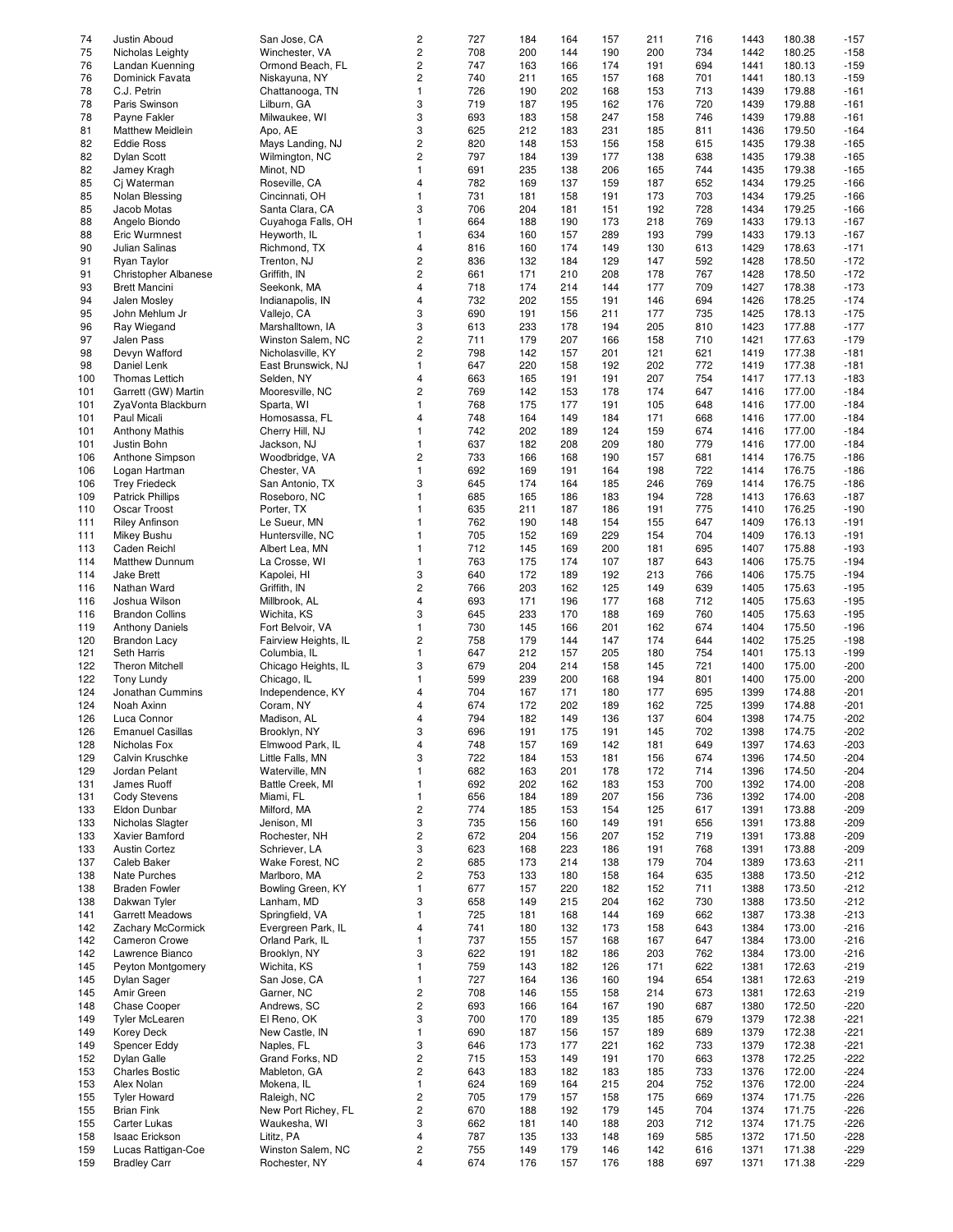| 161 | Mason Sterkel            | Lawton, OK           | 2                       | 732 | 162 | 167 | 152 | 157 | 638 | 1370 | 171.25 | $-230$ |
|-----|--------------------------|----------------------|-------------------------|-----|-----|-----|-----|-----|-----|------|--------|--------|
|     |                          |                      | $\mathbf 2$             |     |     |     |     |     |     |      |        |        |
| 161 | Dawson Stewart           | Bethlehem, GA        |                         | 730 | 149 | 160 | 157 | 174 | 640 | 1370 | 171.25 | $-230$ |
| 163 | Jordan Howard            | Angola, IN           | 4                       | 751 | 153 | 194 | 125 | 146 | 618 | 1369 | 171.13 | $-231$ |
| 163 | Logan Mathis             | Gainesville, GA      | $\overline{c}$          | 743 | 122 | 180 | 176 | 148 | 626 | 1369 | 171.13 | $-231$ |
| 165 | Evan Decker              | Beaver Dam, KY       | $\mathbf{1}$            | 610 | 184 | 170 | 244 | 160 | 758 | 1368 | 171.00 | $-232$ |
| 166 |                          | Columbia, SC         | $\mathbf{1}$            | 576 | 192 | 171 | 233 | 195 | 791 | 1367 | 170.88 | $-233$ |
|     | Chase Eskridge           |                      |                         |     |     |     |     |     |     |      |        |        |
| 167 | Justin Wilson            | Lexington, KY        | $\mathbf{1}$            | 696 | 221 | 181 | 135 | 133 | 670 | 1366 | 170.75 | $-234$ |
| 167 | Korey Balbach            | Mankato, MN          | $\mathbf{1}$            | 663 | 171 | 165 | 197 | 170 | 703 | 1366 | 170.75 | $-234$ |
| 169 | <b>Kirk Mowl</b>         | Ormond Beach, FL     | $\mathbf{1}$            | 651 | 174 | 210 | 150 | 180 | 714 | 1365 | 170.63 | $-235$ |
|     |                          |                      |                         |     |     |     |     |     |     |      |        |        |
| 170 | Michael Rohr             | Seminole, FL         | $\mathbf{1}$            | 704 | 156 | 171 | 171 | 159 | 657 | 1361 | 170.13 | $-239$ |
| 171 | David Winters            | Livonia, MI          | $\overline{4}$          | 717 | 160 | 170 | 137 | 176 | 643 | 1360 | 170.00 | $-240$ |
| 171 | Aidan Hudson             | Mckinney, TX         | $\mathbf 2$             | 658 | 180 | 150 | 211 | 161 | 702 | 1360 | 170.00 | $-240$ |
|     |                          |                      | 3                       |     |     |     |     |     |     |      |        |        |
| 171 | <b>Nathan Stinemates</b> | Fremont, NE          |                         | 649 | 126 | 179 | 204 | 202 | 711 | 1360 | 170.00 | $-240$ |
| 171 | Aidan D'Souza            | West Lawn, PA        | 3                       | 635 | 204 | 156 | 213 | 152 | 725 | 1360 | 170.00 | $-240$ |
| 175 | Steven Zlotopolski       | Wentzville, MO       | $\mathbf{1}$            | 684 | 169 | 172 | 141 | 193 | 675 | 1359 | 169.88 | $-241$ |
| 176 | Alberto Bernal           | Calexico, CA         | $\mathbf 2$             | 702 | 175 | 181 | 169 | 129 | 654 | 1356 | 169.50 | $-244$ |
|     |                          |                      |                         |     |     |     |     |     |     |      |        |        |
| 177 | Gannon Takayesu          | Flower Mound, TX     | $\mathbf 2$             | 717 | 150 | 157 | 178 | 153 | 638 | 1355 | 169.38 | $-245$ |
| 178 | Shane Litchfield         | East Bridgewater, MA | 3                       | 642 | 153 | 179 | 204 | 176 | 712 | 1354 | 169.25 | $-246$ |
| 179 | Korey Reichard           | Jackson, MI          | $\overline{4}$          | 703 | 169 | 164 | 155 | 162 | 650 | 1353 | 169.13 | $-247$ |
| 180 | Marshall Whitehead III   | Lorain, OH           | $\overline{4}$          | 713 | 174 | 180 | 119 | 166 | 639 | 1352 | 169.00 | $-248$ |
|     |                          |                      |                         |     |     |     |     |     |     |      |        |        |
| 180 | Nathan Smith             | Noblesville, IN      | $\overline{4}$          | 622 | 186 | 205 | 200 | 139 | 730 | 1352 | 169.00 | $-248$ |
| 182 | Jacob Amos               | Columbia, IL         | $\overline{4}$          | 695 | 172 | 183 | 150 | 151 | 656 | 1351 | 168.88 | $-249$ |
| 182 | Matthew Chapman          | Cornelius, NC        | $\mathbf{1}$            | 657 | 146 | 179 | 156 | 213 | 694 | 1351 | 168.88 | $-249$ |
|     |                          |                      |                         |     |     |     |     |     |     |      |        |        |
| 184 | Wayne Zapotoczny         | Weirton, WV          | $\overline{4}$          | 658 | 188 | 165 | 176 | 163 | 692 | 1350 | 168.75 | $-250$ |
| 184 | Michael Wyman            | Spring Valley, NY    | $\overline{4}$          | 627 | 208 | 142 | 187 | 186 | 723 | 1350 | 168.75 | $-250$ |
| 186 | Mark Friedman            | Galloway, NJ         | $\overline{4}$          | 684 | 141 | 175 | 171 | 178 | 665 | 1349 | 168.63 | $-251$ |
|     |                          |                      | $\overline{4}$          |     |     |     |     |     |     |      |        |        |
| 186 | Michael O'Malley         | New City, NY         |                         | 663 | 156 | 170 | 156 | 204 | 686 | 1349 | 168.63 | $-251$ |
| 186 | Mason Eddy               | Saginaw, MI          | $\mathbf{1}$            | 590 | 190 | 177 | 193 | 199 | 759 | 1349 | 168.63 | $-251$ |
| 189 | <b>Ethan Smiley</b>      | Lebanon, TN          | $\overline{c}$          | 759 | 126 | 180 | 145 | 138 | 589 | 1348 | 168.50 | $-252$ |
| 189 | Michael Kosinski         | Huntsville, AL       | 4                       | 705 | 178 | 139 | 149 | 177 | 643 | 1348 | 168.50 | $-252$ |
|     |                          |                      |                         |     |     |     |     |     |     |      |        |        |
| 189 | <b>Riley Celmer</b>      | Blandon, PA          | 3                       | 660 | 161 | 157 | 214 | 156 | 688 | 1348 | 168.50 | $-252$ |
| 192 | Nicholas Greco           | Fair Lawn, NJ        | $\mathbf{2}$            | 667 | 175 | 158 | 159 | 188 | 680 | 1347 | 168.38 | $-253$ |
| 192 | Ambrose Shirk            | Fredericksburg, PA   | $\mathbf{1}$            | 652 | 164 | 191 | 171 | 169 | 695 | 1347 | 168.38 | $-253$ |
|     |                          |                      |                         |     |     |     |     |     |     |      |        |        |
| 192 | Erik Snell               | Mount Prospect, IL   | $\mathbf{2}$            | 622 | 189 | 135 | 177 | 224 | 725 | 1347 | 168.38 | $-253$ |
| 195 | Tommy Chamberlain        | Sloatsburg, NY       | $\mathbf{1}$            | 624 | 174 | 191 | 178 | 179 | 722 | 1346 | 168.25 | $-254$ |
| 196 | <b>Isiah Cranfield</b>   | Woodbridge, VA       | $\mathbf{2}$            | 687 | 176 | 168 | 186 | 128 | 658 | 1345 | 168.13 | $-255$ |
|     |                          |                      |                         |     |     |     |     |     |     |      |        |        |
| 196 | Patrick Chan             | Mooresville, NC      | $\mathbf{1}$            | 643 | 163 | 168 | 181 | 190 | 702 | 1345 | 168.13 | $-255$ |
| 198 | Ethan Kailin             | Gurnee, IL           | $\mathbf{1}$            | 594 | 183 | 245 | 152 | 170 | 750 | 1344 | 168.00 | $-256$ |
| 199 | <b>Riley Porter</b>      | Muncie, IN           | $\overline{4}$          | 676 | 140 | 158 | 152 | 217 | 667 | 1343 | 167.88 | $-257$ |
| 199 |                          | O Fallon, IL         | 3                       | 642 | 157 | 178 | 186 | 180 | 701 | 1343 | 167.88 | $-257$ |
|     | Ryan Komm                |                      |                         |     |     |     |     |     |     |      |        |        |
| 201 | Nick Lewicki             | Palatine, IL         | $\overline{4}$          | 700 | 170 | 148 | 147 | 172 | 637 | 1337 | 167.13 | $-263$ |
| 202 | Caleb Andrews            | Las Vegas, NV        | $\overline{4}$          | 743 | 135 | 178 | 157 | 123 | 593 | 1336 | 167.00 | $-264$ |
| 202 | John Gastel              | Brownsburg, IN       | $\mathbf{1}$            | 626 | 125 | 208 | 184 | 193 | 710 | 1336 | 167.00 | $-264$ |
|     |                          |                      |                         |     |     |     |     |     |     |      |        |        |
| 204 | <b>Austin Reynolds</b>   | Enterprise, AL       | $\mathbf{1}$            | 650 | 182 | 180 | 164 | 159 | 685 | 1335 | 166.88 | $-265$ |
| 205 | Donovan Vincent          | Murfreesboro, TN     | $\mathbf 2$             | 693 | 165 | 130 | 159 | 187 | 641 | 1334 | 166.75 | $-266$ |
| 205 | Eden Laurel              | Hephzibah, GA        | $\sqrt{2}$              | 675 | 183 | 192 | 127 | 157 | 659 | 1334 | 166.75 | $-266$ |
| 205 |                          |                      | 3                       |     |     |     |     |     |     |      | 166.75 |        |
|     | Abery Thomas             | Sterling Heights, MI |                         | 644 | 129 | 165 | 197 | 199 | 690 | 1334 |        | $-266$ |
| 205 | <b>Troy Liggett</b>      | Coos Bay, OR         | $\mathbf{1}$            | 626 | 156 | 156 | 194 | 202 | 708 | 1334 | 166.75 | $-266$ |
| 209 | Kevin Brown              | Clemmons, NC         | $\mathbf 2$             | 687 | 165 | 138 | 170 | 172 | 645 | 1332 | 166.50 | $-268$ |
| 209 | Rosalio Matute           | Bradenton, FL        | 3                       | 675 | 129 | 163 | 176 | 189 | 657 | 1332 | 166.50 | $-268$ |
|     |                          |                      |                         |     |     |     |     |     |     |      |        |        |
| 209 | Quincy Johnson           | Upper Marlboro, MD   | 3                       | 631 | 159 | 192 | 181 | 169 | 701 | 1332 | 166.50 | $-268$ |
| 212 | Jacob Portem             | Bedford Hills, NY    | $\overline{4}$          | 687 | 189 | 159 | 143 | 153 | 644 | 1331 | 166.38 | $-269$ |
| 212 | James Menard             | Kankakee, IL         | $\mathbf{1}$            | 650 | 170 | 128 | 203 | 180 | 681 | 1331 | 166.38 | $-269$ |
|     |                          |                      |                         |     |     |     |     |     |     |      |        |        |
| 214 | RJ Hooper                | Enid, OK             | $\overline{c}$          | 650 | 139 | 212 | 141 | 188 | 680 | 1330 | 166.25 | -270   |
| 215 | Jacob Berry              | Murfreesboro, TN     | 3                       | 594 | 183 | 143 | 211 | 198 | 735 | 1329 | 166.13 | $-271$ |
| 216 | Zander Koppenhaver       | Bradford, PA         | $\mathbf{1}$            | 690 | 153 | 150 | 190 | 145 | 638 | 1328 | 166.00 | $-272$ |
|     |                          |                      |                         |     |     |     |     |     |     |      |        |        |
| 216 | Colin Jones              | Kearney, NE          | $\mathbf{1}$            | 674 | 191 | 157 | 156 | 150 | 654 | 1328 | 166.00 | $-272$ |
| 216 | Thomas Trecha            | Owosso, MI           | $\overline{4}$          | 671 | 183 | 156 | 167 | 151 | 657 | 1328 | 166.00 | $-272$ |
| 216 | <b>Taylor Wiley</b>      | San Antonio, TX      | $\mathbf{1}$            | 654 | 156 | 168 | 147 | 203 | 674 | 1328 | 166.00 | $-272$ |
| 220 | <b>Tanner Vogel</b>      | Kissimmee, FL        | $\sqrt{2}$              | 663 | 178 | 133 | 196 | 156 | 663 | 1326 | 165.75 | $-274$ |
|     |                          |                      |                         |     |     |     |     |     |     |      |        |        |
| 220 | Zackary Mandeville       | Lakewood, CO         | 3                       | 646 | 172 | 199 | 146 | 163 | 680 | 1326 | 165.75 | $-274$ |
| 220 | Nicholas Cutrara         | St Charles, IL       | $\sqrt{2}$              | 640 | 202 | 152 | 147 | 185 | 686 | 1326 | 165.75 | $-274$ |
| 223 | Ashton Wardrup           | Santa Fe, TX         | $\sqrt{2}$              | 679 | 132 | 181 | 166 | 167 | 646 | 1325 | 165.63 | $-275$ |
|     | Kevin Allen              |                      | 3                       |     |     |     |     |     |     |      |        |        |
| 224 |                          | Corbin, KY           |                         | 734 | 160 | 153 | 161 | 116 | 590 | 1324 | 165.50 | $-276$ |
| 224 | Joshua Woolley           | Sault Ste. Marie, ON | $\mathbf 2$             | 646 | 154 | 154 | 190 | 180 | 678 | 1324 | 165.50 | $-276$ |
| 226 | <b>Tyler Grafton</b>     | Columbia, IL         | 3                       | 644 | 154 | 143 | 222 | 159 | 678 | 1322 | 165.25 | $-278$ |
| 227 | Devon Richardson         | Westerville, OH      | $\sqrt{2}$              | 751 | 135 | 145 | 134 | 156 | 570 | 1321 | 165.13 | $-279$ |
|     |                          |                      |                         |     |     |     |     |     |     |      |        |        |
| 227 | Jonathan Hall            | Canton, MI           | 4                       | 695 | 166 | 150 | 144 | 166 | 626 | 1321 | 165.13 | $-279$ |
| 227 | Jordan Crackenberger     | Hoffman Estates, IL  | $\sqrt{2}$              | 689 | 180 | 144 | 149 | 159 | 632 | 1321 | 165.13 | $-279$ |
| 230 | Harris Mirza             | Astoria, NY          | $\overline{4}$          | 668 | 166 | 198 | 156 | 132 | 652 | 1320 | 165.00 | $-280$ |
|     |                          |                      |                         |     |     |     |     |     |     |      |        |        |
| 231 | Jordan Peacock           | O'Fallon, IL         | $\overline{4}$          | 673 | 199 | 152 | 142 | 153 | 646 | 1319 | 164.88 | $-281$ |
| 232 | Jordan Monnens           | Ham Lake, MN         | $\mathbf{1}$            | 667 | 170 | 157 | 156 | 168 | 651 | 1318 | 164.75 | $-282$ |
| 232 | Joshua Zilk              | Virginia Beach, VA   | $\sqrt{2}$              | 646 | 166 | 201 | 139 | 166 | 672 | 1318 | 164.75 | $-282$ |
|     |                          |                      |                         |     |     |     |     |     |     |      |        |        |
| 232 | David Schneider          | Cypress, CA          | 3                       | 586 | 172 | 202 | 175 | 183 | 732 | 1318 | 164.75 | $-282$ |
| 235 | Dayton Edwards           | Houston, TX          | $\sqrt{2}$              | 687 | 130 | 180 | 164 | 156 | 630 | 1317 | 164.63 | $-283$ |
| 236 | Nathan McGeorge          | Cincinnati, OH       | 3                       | 688 | 153 | 168 | 157 | 150 | 628 | 1316 | 164.50 | $-284$ |
| 237 | Kevin Banaag             | Glendale, CA         | $\overline{4}$          | 716 | 158 | 154 | 114 | 172 | 598 | 1314 | 164.25 | $-286$ |
|     |                          |                      |                         |     |     |     |     |     |     |      |        |        |
| 237 | Noah White               | Murfreesboro, TN     | 4                       | 698 | 131 | 117 | 193 | 175 | 616 | 1314 | 164.25 | $-286$ |
| 239 | Logan Parmenter          | Centreville, VA      | 2                       | 681 | 155 | 173 | 147 | 157 | 632 | 1313 | 164.13 | $-287$ |
| 239 | Cody Larson              | Coon Rapids, MN      | $\mathbf{1}$            | 655 | 188 | 156 | 162 | 152 | 658 | 1313 | 164.13 | $-287$ |
|     |                          |                      |                         |     |     |     |     |     |     |      |        |        |
| 241 | Jervon Webster           | Dale City, VA        | $\mathbf{1}$            | 646 | 189 | 149 | 160 | 168 | 666 | 1312 | 164.00 | $-288$ |
| 241 | John (Duke) Crouch       | Pinellas Park, FL    | $\mathbf{1}$            | 602 | 129 | 194 | 219 | 168 | 710 | 1312 | 164.00 | $-288$ |
| 243 | <b>Anthony Ellis</b>     | Frisco, TX           | 4                       | 675 | 185 | 187 | 141 | 123 | 636 | 1311 | 163.88 | $-289$ |
| 243 | Michael Frensley         | Goodlettsville, TN   | 3                       | 647 | 194 | 194 | 151 | 125 | 664 | 1311 | 163.88 | $-289$ |
|     |                          |                      |                         |     |     |     |     |     |     |      |        |        |
| 243 | <b>Ethan Laverty</b>     | Sioux Falls, SD      | 3                       | 634 | 165 | 172 | 142 | 198 | 677 | 1311 | 163.88 | $-289$ |
| 246 | Cameron LaPlant          | Edison, NJ           | $\overline{\mathbf{c}}$ | 744 | 158 | 191 | 111 | 106 | 566 | 1310 | 163.75 | $-290$ |
| 246 | <b>Trey Rushing</b>      | New London, NC       | 3                       | 599 | 214 | 203 | 146 | 148 | 711 | 1310 | 163.75 | -290   |
|     |                          |                      |                         |     |     |     |     |     |     |      |        |        |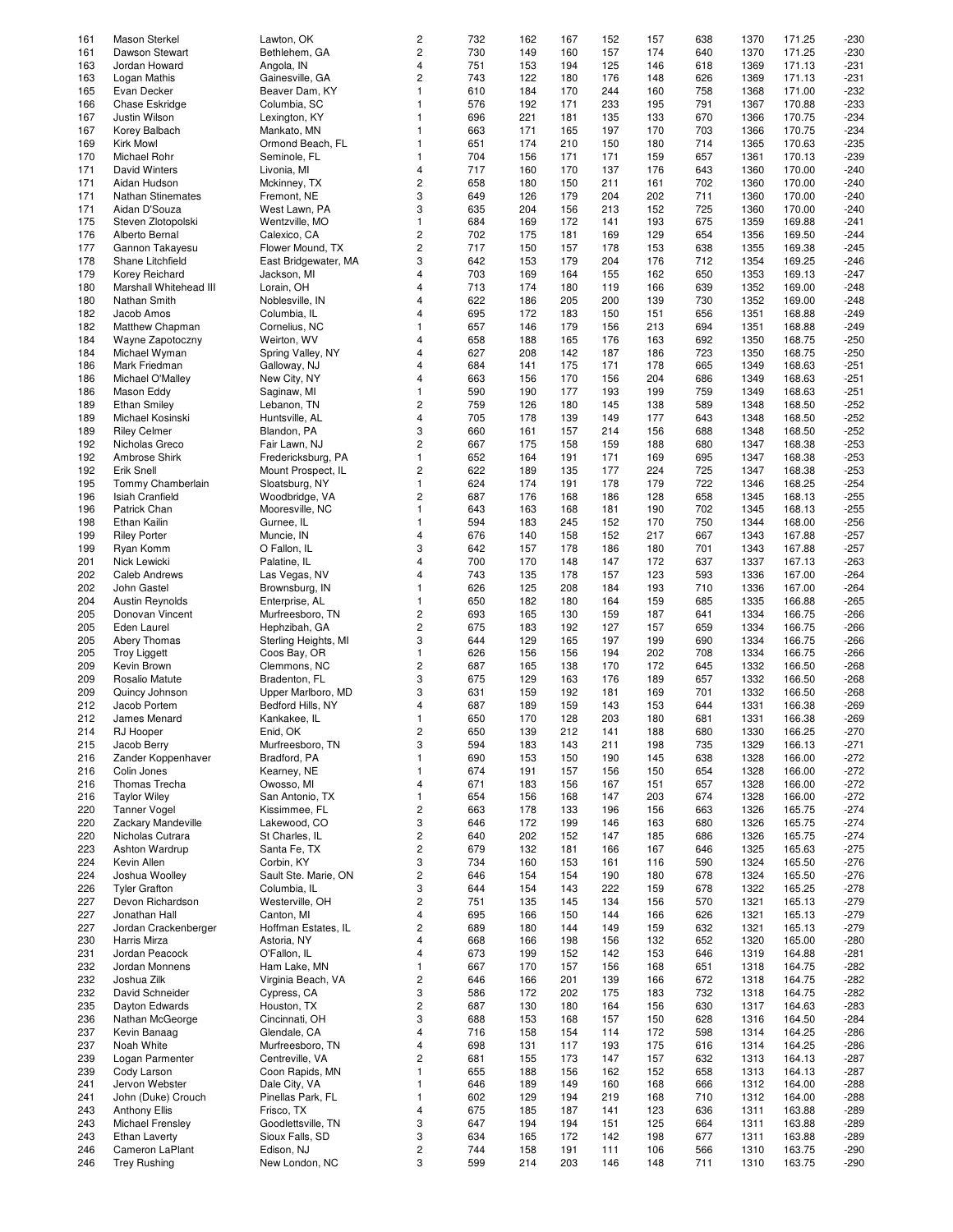| 246 | <b>Trevor Amir</b>       | New Lenox, IL         | 1                       | 591 | 174 | 192 | 179 | 174 | 719 | 1310 | 163.75 | $-290$ |
|-----|--------------------------|-----------------------|-------------------------|-----|-----|-----|-----|-----|-----|------|--------|--------|
|     |                          |                       |                         |     |     |     |     |     |     |      |        |        |
| 249 | <b>Matthew Magennis</b>  | Fort Mill, SC         | $\mathbf{1}$            | 624 | 180 | 203 | 178 | 124 | 685 | 1309 | 163.63 | $-291$ |
| 250 | Antonio Corea            | Miami, FL             | 3                       | 779 | 137 | 140 | 149 | 103 | 529 | 1308 | 163.50 | $-292$ |
|     |                          |                       | $\mathbf{1}$            |     |     |     |     |     |     |      |        |        |
| 250 | Cole Anderson            | Hopkins, MN           |                         | 630 | 164 | 139 | 178 | 197 | 678 | 1308 | 163.50 | $-292$ |
| 252 | Benjamin Bailey          | Maitland, FL          | $\overline{4}$          | 709 | 142 | 173 | 136 | 147 | 598 | 1307 | 163.38 | $-293$ |
| 252 | Tony Lutz                | Lititz, PA            | 4                       | 596 | 167 | 178 | 183 | 183 | 711 | 1307 | 163.38 | $-293$ |
|     |                          |                       |                         |     |     |     |     |     |     |      |        |        |
| 254 | Tyronn Bickham           | Chicago, IL           | $\overline{\mathbf{c}}$ | 663 | 152 | 140 | 159 | 189 | 640 | 1303 | 162.88 | $-297$ |
| 254 | <b>Scott Garrett</b>     | Lebanon, PA           | 4                       | 648 | 145 | 201 | 162 | 147 | 655 | 1303 | 162.88 | $-297$ |
|     |                          |                       |                         |     |     |     |     |     |     |      |        |        |
| 254 | Derry Malone             | Independence, MO      | $\overline{\mathbf{4}}$ | 617 | 185 | 149 | 197 | 155 | 686 | 1303 | 162.88 | $-297$ |
| 254 | Christopher Hoover       | Monroe, NC            | 3                       | 597 | 203 | 168 | 158 | 177 | 706 | 1303 | 162.88 | $-297$ |
| 258 | lan Denaro               | Fairport, NY          | $\overline{\mathbf{c}}$ | 700 | 142 | 150 | 129 | 181 | 602 | 1302 | 162.75 | $-298$ |
|     |                          |                       |                         |     |     |     |     |     |     |      |        |        |
| 258 | Cameron Turpin           | Whiteland, IN         | 3                       | 607 | 123 | 166 | 172 | 234 | 695 | 1302 | 162.75 | $-298$ |
| 260 | Daniel Burzynski         | Carencro, LA          | $\mathbf{1}$            | 718 | 147 | 146 | 134 | 156 | 583 | 1301 | 162.63 | $-299$ |
|     |                          |                       |                         |     |     |     |     |     |     |      |        |        |
| 260 | <b>Ethan Griffin</b>     | Belmont, NC           | $\mathbf{1}$            | 640 | 141 | 166 | 124 | 230 | 661 | 1301 | 162.63 | $-299$ |
| 260 | Conner Lackey            | Jackson, MI           | $\mathbf{1}$            | 624 | 163 | 133 | 218 | 163 | 677 | 1301 | 162.63 | $-299$ |
|     |                          |                       |                         |     |     |     |     |     |     |      |        |        |
| 263 | <b>Jackson Stiles</b>    | Huntsville, AL        | $\overline{\mathbf{c}}$ | 662 | 158 | 177 | 172 | 131 | 638 | 1300 | 162.50 | $-300$ |
| 263 | <b>Christopher Haney</b> | Brewer, ME            | 3                       | 655 | 168 | 156 | 176 | 145 | 645 | 1300 | 162.50 | $-300$ |
| 263 | Jacob Miner              | East Moline, IL       | $\mathbf{1}$            | 618 | 205 | 142 | 157 | 178 | 682 | 1300 | 162.50 | $-300$ |
|     |                          |                       |                         |     |     |     |     |     |     |      |        |        |
| 266 | <b>Matthew Dorn</b>      | Luxemburg, WI         | 4                       | 702 | 166 | 124 | 174 | 133 | 597 | 1299 | 162.38 | $-301$ |
| 267 | Dakota Dudley            | Houston, TX           | $\overline{4}$          | 662 | 178 | 165 | 147 | 146 | 636 | 1298 | 162.25 | $-302$ |
|     |                          |                       |                         |     |     |     |     |     |     |      |        |        |
| 268 | <b>Ethan Reyes</b>       | Avon, MA              | 3                       | 684 | 136 | 159 | 128 | 190 | 613 | 1297 | 162.13 | $-303$ |
| 268 | Anthony Strickland       | Niceville, FL         | $\overline{4}$          | 673 | 127 | 143 | 198 | 156 | 624 | 1297 | 162.13 | $-303$ |
| 268 | <b>Zakarey Geer</b>      | Madison Heights, MI   | 3                       | 659 | 171 | 166 | 163 | 138 | 638 | 1297 | 162.13 | $-303$ |
|     |                          |                       |                         |     |     |     |     |     |     |      |        |        |
| 268 | Alexander Seng           | Glendale, AZ          | $\mathbf{1}$            | 584 | 163 | 183 | 148 | 219 | 713 | 1297 | 162.13 | $-303$ |
| 272 | <b>Billy Perroz</b>      | Vandergrift, PA       | $\mathbf{1}$            | 630 | 193 | 150 | 191 | 131 | 665 | 1295 | 161.88 | $-305$ |
|     |                          |                       |                         |     |     |     |     |     |     |      |        |        |
| 273 | <b>Garrett Wolf</b>      | Clifton Park, NY      | 4                       | 729 | 155 | 140 | 124 | 146 | 565 | 1294 | 161.75 | $-306$ |
| 273 | David Lundy              | San Antonio, TX       | $\overline{4}$          | 718 | 145 | 142 | 130 | 159 | 576 | 1294 | 161.75 | $-306$ |
| 273 | Kade Metzka              | Indianapolis, IN      | 4                       | 666 | 122 | 161 | 175 | 170 | 628 | 1294 | 161.75 | $-306$ |
|     |                          |                       |                         |     |     |     |     |     |     |      |        |        |
| 276 | Connor Schlueter         | Fremont, NE           | $\overline{\mathbf{c}}$ | 654 | 147 | 174 | 148 | 170 | 639 | 1293 | 161.63 | $-307$ |
| 276 | <b>William Jones</b>     | Anoka, MN             | 1                       | 621 | 147 | 180 | 171 | 174 | 672 | 1293 | 161.63 | $-307$ |
|     |                          |                       |                         |     |     |     |     |     |     |      |        |        |
| 278 | <b>Brett McEachern</b>   | Las Vegas, NV         | 3                       | 609 | 163 | 156 | 190 | 174 | 683 | 1292 | 161.50 | $-308$ |
| 279 | Donovan Bourg            | Houma, LA             | 3                       | 486 | 201 | 220 | 196 | 188 | 805 | 1291 | 161.38 | $-309$ |
|     |                          |                       |                         |     |     |     |     |     |     |      |        |        |
| 280 | Eric Schoiber            | Houston, TX           | 4                       | 711 | 112 | 144 | 159 | 164 | 579 | 1290 | 161.25 | $-310$ |
| 281 | Myles Moser              | Noblesville, IN       | $\overline{\mathbf{c}}$ | 674 | 170 | 174 | 119 | 150 | 613 | 1287 | 160.88 | $-313$ |
| 281 | Jacob Brown              | Cleveland, TN         | $\overline{\mathbf{4}}$ | 644 | 179 | 151 | 126 | 187 | 643 | 1287 | 160.88 | $-313$ |
|     |                          |                       |                         |     |     |     |     |     |     |      |        |        |
| 283 | Nicholas Blagojevic      | Brighton, ON          | 3                       | 540 | 164 | 187 | 193 | 202 | 746 | 1286 | 160.75 | $-314$ |
| 283 | Landon Richards          | Marion, IL            | $\overline{\mathbf{c}}$ | 644 | 155 | 184 | 157 | 146 | 642 | 1286 | 160.75 | $-314$ |
|     |                          |                       |                         |     |     |     |     |     |     |      |        |        |
| 285 | Ronnie Perez             | Ormond Beach, FL      | $\overline{\mathbf{c}}$ | 676 | 142 | 168 | 142 | 157 | 609 | 1285 | 160.63 | $-315$ |
| 285 | Daniel Hudson            | Hernshaw, WV          | 3                       | 616 | 181 | 156 | 184 | 148 | 669 | 1285 | 160.63 | $-315$ |
| 287 |                          | Richmond, IN          | $\overline{\mathbf{c}}$ | 660 |     |     | 149 | 185 | 624 |      | 160.50 |        |
|     | <b>Braydon Shafer</b>    |                       |                         |     | 152 | 138 |     |     |     | 1284 |        | $-316$ |
| 287 | Samuel Freeman           | Danville, IN          | 3                       | 626 | 187 | 160 | 177 | 134 | 658 | 1284 | 160.50 | $-316$ |
| 289 | Chayenne Kuamoo-Malama   | Waipahu, HI           | 3                       | 659 | 151 | 160 | 140 | 173 | 624 | 1283 | 160.38 | $-317$ |
|     |                          |                       |                         |     |     |     |     |     |     |      |        |        |
| 289 | Kaden McDow              | Fulton, MO            | 3                       | 570 | 172 | 167 | 205 | 169 | 713 | 1283 | 160.38 | $-317$ |
| 291 | Michael Melman           | Keller, TX            | 3                       | 552 | 247 | 151 | 161 | 171 | 730 | 1282 | 160.25 | $-318$ |
| 292 | Alex Wiles               |                       | 3                       | 549 | 207 | 207 | 165 |     |     |      | 160.00 |        |
|     |                          | Bloomington, IN       |                         |     |     |     |     | 152 | 731 | 1280 |        | $-320$ |
| 293 | <b>Justin Sienes</b>     | Glenview, IL          | $\mathbf{1}$            | 662 | 123 | 186 | 183 | 124 | 616 | 1278 | 159.75 | $-322$ |
| 293 | Jack Mikalauskas         | Bonita Springs, FL    | 4                       | 629 | 164 | 154 | 151 | 180 | 649 | 1278 | 159.75 | $-322$ |
|     |                          |                       |                         |     |     |     |     |     |     |      |        |        |
| 295 | Jacob White              | Brighton, CO          | 4                       | 685 | 125 | 171 | 122 | 172 | 590 | 1275 | 159.38 | $-325$ |
| 296 | Tylan Kim-Arellano       | Waianae, HI           | 3                       | 714 | 171 | 131 | 112 | 145 | 559 | 1273 | 159.13 | $-327$ |
| 296 |                          |                       | $\overline{4}$          | 662 | 187 | 128 |     | 157 |     |      | 159.13 |        |
|     | Austin Tryba             | Sheboygan, WI         |                         |     |     |     | 139 |     | 611 | 1273 |        | $-327$ |
| 296 | lan Dobran               | Dayton, OH            | 4                       | 629 | 193 | 132 | 152 | 167 | 644 | 1273 | 159.13 | $-327$ |
| 296 | Cameron Easler           | Owensboro, KY         | 3                       | 597 | 125 | 192 | 182 | 177 | 676 | 1273 | 159.13 | $-327$ |
|     |                          |                       |                         |     |     |     |     |     |     |      |        |        |
| 300 | <b>Craig Sanders</b>     | Powder Springs, GA    | 3                       | 652 | 164 | 143 | 168 | 144 | 619 | 1271 | 158.88 | $-329$ |
| 300 | Collin Schultz           | Sterling, IL          | 3                       | 611 | 185 | 152 | 165 | 158 | 660 | 1271 | 158.88 | -329   |
|     |                          |                       |                         |     |     |     |     |     |     |      |        |        |
| 302 | Nolan Bianchi            | Lakeville, MN         | 3                       | 531 | 216 | 130 | 225 | 168 | 739 | 1270 | 158.75 | $-330$ |
| 302 | Maurice Wynn             | Bettendorf, IA        | 3                       | 522 | 170 | 197 | 180 | 201 | 748 | 1270 | 158.75 | -330   |
|     |                          |                       |                         |     |     |     |     |     |     |      |        |        |
| 302 | Todd Rene' Fournier      | Des Plaines, IL       | 4                       | 620 | 156 | 162 | 181 | 151 | 650 | 1270 | 158.75 | -330   |
| 305 | <b>Travis Knowlton</b>   | Dade City, FL         | 3                       | 565 | 152 | 199 | 164 | 187 | 702 | 1267 | 158.38 | $-333$ |
| 306 | Matthew Ward             | Clayton, DE           | 4                       | 677 | 157 | 127 | 145 | 159 | 588 | 1265 | 158.13 | $-335$ |
|     |                          |                       |                         |     |     |     |     |     |     |      |        |        |
| 307 | Chris White              | Brentwood, TN         | 4                       | 735 | 122 | 138 | 130 | 139 | 529 | 1264 | 158.00 | -336   |
| 307 | Thomas Vaselekos         | Garrison, NY          | 4                       | 606 | 154 | 200 | 162 | 142 | 658 | 1264 | 158.00 | -336   |
| 309 | <b>Bryce Pisetta</b>     | Troy, IL              | 3                       | 647 | 139 | 207 | 176 | 94  | 616 | 1263 | 157.88 | -337   |
|     |                          |                       |                         |     |     |     |     |     |     |      |        |        |
| 309 | Nicholas Jackson         | Selma, IN             | 3                       | 623 | 154 | 150 | 193 | 143 | 640 | 1263 | 157.88 | $-337$ |
| 309 | Camdyn Bordelon          | Elk Grove, CA         | 3                       | 574 | 199 | 148 | 188 | 154 | 689 | 1263 | 157.88 | -337   |
|     |                          |                       |                         |     |     |     |     |     |     |      |        |        |
| 312 | <b>Braden Walters</b>    | Danville, IL          | $\mathbf{1}$            | 584 | 125 | 179 | 181 | 192 | 677 | 1261 | 157.63 | -339   |
| 313 | Jacob Frazier            | Vancouver, WA         | 1                       | 634 | 134 | 198 | 173 | 121 | 626 | 1260 | 157.50 | $-340$ |
| 314 | Stefano Cittadino        | Webster, NY           | 4                       | 664 | 167 | 140 | 142 | 145 | 594 | 1258 | 157.25 | $-342$ |
|     |                          |                       |                         |     |     |     |     |     |     |      |        |        |
| 314 | Joshua Hall              | Canton, MI            | 4                       | 624 | 147 | 174 | 177 | 136 | 634 | 1258 | 157.25 | $-342$ |
| 314 | Holden Childs            | Lynnwood, WA          | 4                       | 619 | 164 | 143 | 113 | 219 | 639 | 1258 | 157.25 | $-342$ |
|     |                          |                       |                         |     |     |     |     |     |     |      |        |        |
| 314 | <b>Wyatt Beckstead</b>   | Traverse City, MI     | $\overline{\mathbf{c}}$ | 590 | 139 | 176 | 188 | 165 | 668 | 1258 | 157.25 | $-342$ |
| 318 | <b>Richard Elliott</b>   | Alliance, OH          | 4                       | 652 | 161 | 191 | 129 | 124 | 605 | 1257 | 157.13 | -343   |
| 318 | Jorell Morris            | Pinole, CA            | 3                       | 608 | 222 | 141 | 152 | 134 | 649 | 1257 | 157.13 | -343   |
|     |                          |                       |                         |     |     |     |     |     |     |      |        |        |
| 320 | Thomas McLaughlin        | Jacksonville, FL      | 4                       | 705 | 158 | 142 | 114 | 136 | 550 | 1255 | 156.88 | -345   |
| 320 | Jesse Lake               | North Haven, CT       | $\overline{\mathbf{c}}$ | 662 | 176 | 138 | 111 | 168 | 593 | 1255 | 156.88 | -345   |
|     |                          |                       |                         |     |     |     |     |     |     |      |        |        |
| 320 | Charles Cannon           | Lenexa, KS            | 4                       | 645 | 135 | 145 | 187 | 143 | 610 | 1255 | 156.88 | -345   |
| 323 | Ian Fitzpatrick          | Claremont, NH         | 4                       | 623 | 173 | 147 | 169 | 142 | 631 | 1254 | 156.75 | $-346$ |
|     | <b>Isaiah Gore</b>       |                       |                         |     |     |     |     |     |     |      |        |        |
| 324 |                          | Columbia, MD          | 2                       | 690 | 154 | 169 | 136 | 104 | 563 | 1253 | 156.63 | -347   |
| 324 | Herman Lee               | Clinton, MD           | 4                       | 656 | 143 | 125 | 180 | 149 | 597 | 1253 | 156.63 | -347   |
| 326 | Michael Derobertis       | Hopewell Junction, NY | 4                       | 629 | 179 | 143 | 139 | 161 | 622 | 1251 | 156.38 | -349   |
|     |                          |                       |                         |     |     |     |     |     |     |      |        |        |
| 326 | Killian Kilpatrick       | Erie, PA              | $\mathbf{1}$            | 563 | 192 | 172 | 128 | 196 | 688 | 1251 | 156.38 | -349   |
| 328 | Kyle Heimbruch           | Fernley, NV           | 3                       | 578 | 148 | 199 | 142 | 182 | 671 | 1249 | 156.13 | $-351$ |
|     |                          |                       | 3                       |     |     |     |     |     |     |      |        |        |
| 329 | <b>Blake Foster</b>      | Kitchener, ON         |                         | 638 | 153 | 155 | 149 | 153 | 610 | 1248 | 156.00 | $-352$ |
| 329 | D. Jacob Johns           | Fletcher, OK          | $\overline{c}$          | 615 | 181 | 148 | 156 | 148 | 633 | 1248 | 156.00 | $-352$ |
| 329 | Alajah Perez             | Danville, VA          | 4                       | 599 | 175 | 172 | 188 | 114 | 649 | 1248 | 156.00 | $-352$ |
|     |                          |                       |                         |     |     |     |     |     |     |      |        |        |
| 332 | <b>Leonard Farlow</b>    | Columbia, MD          | $\overline{\mathbf{c}}$ | 685 | 147 | 103 | 148 | 164 | 562 | 1247 | 155.88 | $-353$ |
| 332 | John Boughton            | Brick, NJ             | $\mathbf{1}$            | 603 | 144 | 211 | 162 | 127 | 644 | 1247 | 155.88 | $-353$ |
| 332 | Grayson Fritsch          | Nokesville, VA        | $\overline{\mathbf{c}}$ | 595 | 191 | 178 | 117 | 166 | 652 | 1247 | 155.88 | -353   |
|     |                          |                       |                         |     |     |     |     |     |     |      |        |        |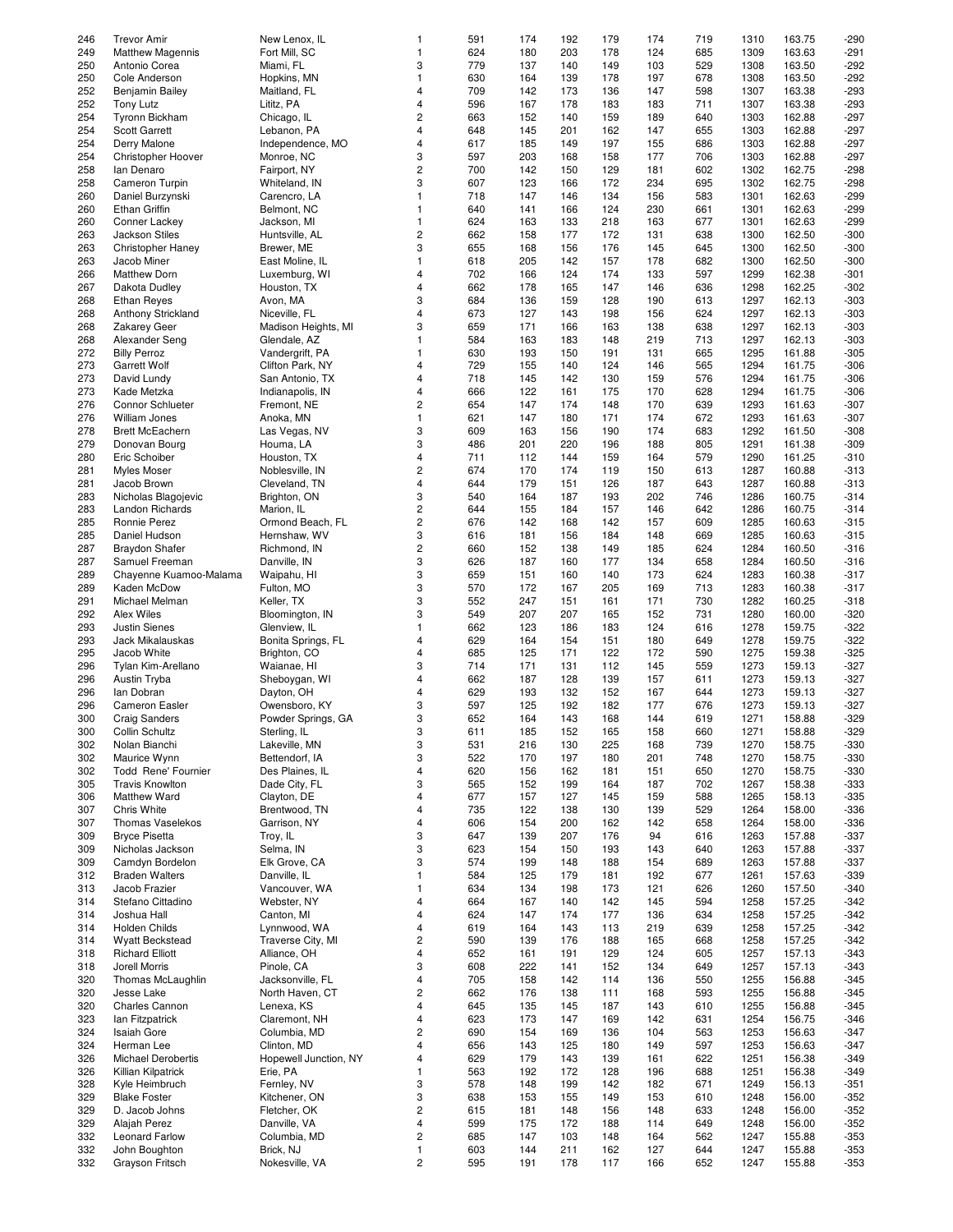| 335 | <b>Talon Einfalt</b>     | Gillette, WY       | 2                       | 562 | 168 | 184 | 163 | 169 | 684 | 1246 | 155.75 | $-354$ |
|-----|--------------------------|--------------------|-------------------------|-----|-----|-----|-----|-----|-----|------|--------|--------|
|     |                          |                    |                         |     |     |     |     |     |     |      |        |        |
| 336 | <b>Austin Easley</b>     | O'Fallon, MO       | $\mathbf{1}$            | 527 | 200 | 209 | 173 | 136 | 718 | 1245 | 155.63 | $-355$ |
| 337 | Benjamin Giacobbi        | Old Hickory, TN    | 3                       | 517 | 196 | 157 | 174 | 200 | 727 | 1244 | 155.50 | $-356$ |
| 337 | Nathan Curl              | Kalamazoo, MI      | $\overline{\mathbf{4}}$ | 678 | 123 | 167 | 140 | 136 | 566 | 1244 | 155.50 | $-356$ |
| 337 | <b>Garrett Clark</b>     | Erie, PA           | $\mathbf{1}$            | 627 | 133 | 134 | 174 | 176 | 617 | 1244 | 155.50 | $-356$ |
|     |                          |                    |                         |     |     |     |     |     |     |      |        |        |
| 340 | Kory Currin              | Oxford, NC         | $\overline{\mathbf{c}}$ | 613 | 155 | 173 | 192 | 110 | 630 | 1243 | 155.38 | $-357$ |
| 340 | <b>Ethan Matthews</b>    | Hamilton, NJ       | 3                       | 608 | 142 | 149 | 157 | 187 | 635 | 1243 | 155.38 | $-357$ |
| 342 | Shaun DesRocher          | La Moille, IL      | $\mathbf{1}$            | 604 | 224 | 115 | 138 | 161 | 638 | 1242 | 155.25 | $-358$ |
| 342 | Silas Limes              | Wichita, KS        | 3                       | 599 | 191 | 145 | 158 | 149 | 643 | 1242 | 155.25 | $-358$ |
| 344 | Ryan Gerken              | Brockport, NY      | $\overline{\mathbf{4}}$ | 702 | 121 | 176 | 128 | 114 | 539 | 1241 | 155.13 | $-359$ |
|     |                          |                    |                         |     |     |     |     |     |     |      |        |        |
| 345 | <b>Trevor White</b>      | Minier, IL         | $\overline{\mathbf{c}}$ | 666 | 178 | 113 | 165 | 118 | 574 | 1240 | 155.00 | $-360$ |
| 345 | Jebari Askew             | Chesapeake, VA     | $\overline{\mathbf{c}}$ | 623 | 147 | 130 | 176 | 164 | 617 | 1240 | 155.00 | $-360$ |
| 345 | Michael Harter           | Greenfield, IN     | $\overline{\mathbf{c}}$ | 585 | 208 | 134 | 140 | 173 | 655 | 1240 | 155.00 | $-360$ |
| 348 | Jake Turner              | Chicago, IL        | 3                       | 498 | 157 | 189 | 179 | 216 | 741 | 1239 | 154.88 | $-361$ |
|     |                          |                    |                         |     |     |     |     |     |     |      |        |        |
| 348 | <b>Billy Schroeder</b>   | Lake Zurich, IL    | 3                       | 638 | 170 | 125 | 156 | 150 | 601 | 1239 | 154.88 | $-361$ |
| 350 | Gavin Stutz              | Killeen, TX        | $\mathbf{1}$            | 618 | 143 | 170 | 135 | 172 | 620 | 1238 | 154.75 | $-362$ |
| 351 | Andrew Chan              | Downey, CA         | 3                       | 561 | 175 | 170 | 153 | 178 | 676 | 1237 | 154.63 | $-363$ |
| 351 | Noah Belt                | Topeka, KS         | $\mathbf{1}$            | 560 | 136 | 151 | 213 | 177 | 677 | 1237 | 154.63 | $-363$ |
|     |                          |                    |                         |     |     |     |     |     |     |      |        |        |
| 353 | <b>Brent Padgett</b>     | Louisville, KY     | $\overline{\mathbf{4}}$ | 648 | 177 | 118 | 128 | 165 | 588 | 1236 | 154.50 | $-364$ |
| 353 | Michael Williams         | Burlington, ON     | 4                       | 580 | 163 | 185 | 154 | 154 | 656 | 1236 | 154.50 | $-364$ |
| 355 | Zachary Howarth          | Garland, TX        | $\overline{\mathbf{c}}$ | 677 | 134 | 151 | 146 | 124 | 555 | 1232 | 154.00 | $-368$ |
| 355 | Donny Richards           | O Fallon, IL       | $\mathbf{1}$            | 606 | 178 | 123 | 144 | 181 | 626 | 1232 | 154.00 | $-368$ |
| 357 | <b>Andrew Shattuck</b>   | Murfreesboro, TN   | 3                       | 534 | 159 | 185 | 152 | 201 | 697 | 1231 | 153.88 | $-369$ |
|     |                          |                    |                         |     |     |     |     |     |     |      |        |        |
| 357 | Dekari Wadlington        | Indianapolis, IN   | $\overline{4}$          | 620 | 119 | 198 | 151 | 143 | 611 | 1231 | 153.88 | $-369$ |
| 359 | Renzo Mendez             | Lincoln, NE        | 4                       | 629 | 157 | 133 | 134 | 177 | 601 | 1230 | 153.75 | $-370$ |
| 359 | Jaydon Whitehead         | Upper Marlboro, MD | 3                       | 584 | 176 | 175 | 123 | 172 | 646 | 1230 | 153.75 | $-370$ |
| 361 | <b>Bryce Catahan</b>     | Charlotte, NC      | $\overline{c}$          | 635 | 150 | 155 | 142 | 147 | 594 | 1229 | 153.63 | $-371$ |
|     |                          |                    |                         |     |     |     |     |     |     |      |        |        |
| 361 | <b>Tyson Gray</b>        | Greenville, TX     | $\mathbf{1}$            | 598 | 171 | 132 | 155 | 173 | 631 | 1229 | 153.63 | $-371$ |
| 363 | Joshua Hallman           | Mooresville, NC    | $\overline{\mathbf{c}}$ | 619 | 156 | 154 | 171 | 128 | 609 | 1228 | 153.50 | $-372$ |
| 363 | Justin Riley             | Stone Mountain, GA | $\overline{c}$          | 600 | 106 | 171 | 160 | 191 | 628 | 1228 | 153.50 | $-372$ |
| 365 | Matthew Heldman          | Indianapolis, IN   | $\overline{\mathbf{4}}$ | 644 | 121 | 158 | 112 | 189 | 580 | 1224 | 153.00 | $-376$ |
|     |                          |                    |                         |     |     |     |     |     |     |      |        |        |
| 365 | Leonard (Trey) Bevels    | Plano, TX          | $\overline{\mathbf{c}}$ | 638 | 143 | 136 | 126 | 181 | 586 | 1224 | 153.00 | $-376$ |
| 365 | Kurtis Macha             | Sheridan, WY       | 2                       | 615 | 139 | 160 | 166 | 144 | 609 | 1224 | 153.00 | $-376$ |
| 365 | Kyle Miller              | Vandalia, IL       | $\mathbf{1}$            | 606 | 162 | 129 | 164 | 163 | 618 | 1224 | 153.00 | $-376$ |
| 369 | Dylan Henrickson         | Green Bay, WI      | $\mathbf{1}$            | 548 | 189 | 134 | 165 | 185 | 673 | 1221 | 152.63 | $-379$ |
|     |                          |                    |                         |     |     |     |     |     |     |      |        |        |
| 369 | Logan Zarek              | Dekalb, IL         | 4                       | 663 | 167 | 117 | 153 | 121 | 558 | 1221 | 152.63 | $-379$ |
| 369 | <b>Hunter Perry</b>      | Hawthorne, NJ      | $\mathbf{1}$            | 611 | 166 | 141 | 145 | 158 | 610 | 1221 | 152.63 | $-379$ |
| 369 | <b>Dustin Doss</b>       | Fort Wayne, IN     | 3                       | 555 | 168 | 182 | 167 | 149 | 666 | 1221 | 152.63 | $-379$ |
| 373 | Scott Southall           | Culpeper, VA       | $\overline{\mathbf{c}}$ | 623 | 160 | 159 | 160 | 117 | 596 | 1219 | 152.38 | $-381$ |
| 373 | lan Dohan                | Tampa, FL          | $\overline{\mathbf{c}}$ | 592 | 141 | 126 | 163 | 197 | 627 | 1219 | 152.38 | $-381$ |
|     |                          |                    |                         |     |     |     |     |     |     |      |        |        |
| 375 | Jonathan Jordan          | Florence, SC       | $\overline{\mathbf{c}}$ | 595 | 135 | 159 | 173 | 156 | 623 | 1218 | 152.25 | $-382$ |
| 376 | <b>Mikey Neal</b>        | Wake Forest, NC    | $\overline{\mathbf{c}}$ | 613 | 187 | 123 | 130 | 164 | 604 | 1217 | 152.13 | $-383$ |
| 377 | <b>Garrett Haley</b>     | Canton, GA         | 3                       | 522 | 178 | 165 | 221 | 130 | 694 | 1216 | 152.00 | $-384$ |
| 378 | Jake Jordan              | Lombard, IL        | 3                       | 626 | 146 | 153 | 113 | 176 | 588 | 1214 | 151.75 | $-386$ |
|     |                          |                    |                         |     |     |     |     |     |     |      |        |        |
| 378 | <b>Brandon Vallone</b>   | Clarksburg, MA     | 3                       | 570 | 161 | 159 | 180 | 144 | 644 | 1214 | 151.75 | $-386$ |
| 380 | Robert Carlson           | Rozet, WY          | 3                       | 610 | 140 | 189 | 139 | 134 | 602 | 1212 | 151.50 | $-388$ |
| 380 | <b>Matt Schick</b>       | West Fargo, ND     | $\overline{\mathbf{c}}$ | 592 | 138 | 155 | 147 | 180 | 620 | 1212 | 151.50 | $-388$ |
| 380 | Cayleb Carey             | Hobart, IN         | 3                       | 587 | 127 | 156 | 197 | 145 | 625 | 1212 | 151.50 | $-388$ |
|     | Colin Chestnut           | Waverly, IA        | $\overline{\mathbf{4}}$ |     |     |     |     |     |     |      |        |        |
| 380 |                          |                    |                         | 564 | 170 | 162 | 140 | 176 | 648 | 1212 | 151.50 | $-388$ |
| 384 | Michael Weber            | Tonawanda, NY      | 3                       | 583 | 149 | 187 | 168 | 124 | 628 | 1211 | 151.38 | $-389$ |
| 384 | <b>Calvin Napper</b>     | Savannah, TN       | 3                       | 574 | 217 | 113 | 171 | 136 | 637 | 1211 | 151.38 | $-389$ |
| 386 | Jacob Ostroff            | Bellingham, MA     | 3                       | 503 | 171 | 147 | 165 | 223 | 706 | 1209 | 151.13 | $-391$ |
| 386 | Kayden Dziak             | Butte, MT          | $\overline{c}$          | 605 | 176 | 137 | 132 | 159 | 604 | 1209 | 151.13 | $-391$ |
|     |                          |                    |                         |     |     |     |     |     |     |      |        |        |
| 388 | Trevor Johnson           | Rochester, NY      | 3                       | 526 | 152 | 183 | 183 | 164 | 682 | 1208 | 151.00 | $-392$ |
| 388 | Jacob Watts              | Goodlettsville, TN | 3                       | 570 | 151 | 126 | 138 | 223 | 638 | 1208 | 151.00 | $-392$ |
| 388 | Evrin Peacha             | Henderson, NV      | 3                       | 567 | 124 | 131 | 216 | 170 | 641 | 1208 | 151.00 | $-392$ |
| 391 | Cameron Jenkins          | Stillwater, OK     | 3                       | 507 | 175 | 157 | 188 | 180 | 700 | 1207 | 150.88 | $-393$ |
|     |                          |                    |                         |     |     |     |     |     |     |      |        |        |
| 392 | Alex Hartman             | Arvada, CO         | $\overline{\mathbf{c}}$ | 593 | 134 | 174 | 137 | 167 | 612 | 1205 | 150.63 | -395   |
| 392 | Tim Wengenack            | Rochester, MN      | 3                       | 553 | 151 | 173 | 151 | 177 | 652 | 1205 | 150.63 | -395   |
| 394 | <b>Trevor Coffman</b>    | Oak Lawn, IL       | $\mathbf{1}$            | 593 | 159 | 165 | 159 | 128 | 611 | 1204 | 150.50 | $-396$ |
| 394 | <b>Tyler Vandiver</b>    | Chattanooga, TN    | $\mathbf{1}$            | 551 | 153 | 180 | 149 | 171 | 653 | 1204 | 150.50 | -396   |
| 396 | Joshua Brady             | Springdale, AR     | 4                       | 647 | 125 | 168 | 110 | 151 | 554 | 1201 | 150.13 | $-399$ |
| 397 | Dominic Weicht           | Butler, IN         | $\mathbf{1}$            | 582 | 145 |     |     |     | 618 | 1200 | 150.00 |        |
|     |                          |                    |                         |     |     | 151 | 170 | 152 |     |      |        | -400   |
| 398 | Jeremiah Terry           | Clinton, MD        | 4                       | 536 | 171 | 156 | 177 | 159 | 663 | 1199 | 149.88 | -401   |
| 398 | George McCoy             | Moline, IL         | $\mathbf{1}$            | 475 | 150 | 189 | 216 | 169 | 724 | 1199 | 149.88 | $-401$ |
| 398 | <b>Trent Stacey</b>      | Chandler, IN       | 4                       | 662 | 155 | 130 | 128 | 124 | 537 | 1199 | 149.88 | -401   |
| 401 | <b>Matthew Wilkinson</b> | Mobile, AL         | $\overline{\mathbf{c}}$ | 585 | 144 | 165 | 139 | 165 | 613 | 1198 | 149.75 | -402   |
|     |                          |                    |                         |     |     |     |     |     |     |      |        |        |
| 402 | Noah Wells               | Roseville, MI      | 4                       | 647 | 124 | 134 | 141 | 150 | 549 | 1196 | 149.50 | -404   |
| 402 | Nicholas Kirby           | Westport, MA       | $\mathbf{1}$            | 563 | 128 | 210 | 148 | 147 | 633 | 1196 | 149.50 | -404   |
| 404 | Joseph Steele            | Newton, NJ         | $\overline{\mathbf{c}}$ | 591 | 148 | 142 | 182 | 132 | 604 | 1195 | 149.38 | $-405$ |
| 404 | Joey Lizzio              | Plainfield, IL     | $\mathbf{1}$            | 572 | 178 | 116 | 156 | 173 | 623 | 1195 | 149.38 | -405   |
| 406 | Dalton Palizzi           | Wellsburg, WV      | $\overline{\mathbf{c}}$ | 643 | 134 | 99  | 145 | 173 | 551 | 1194 | 149.25 | -406   |
|     |                          |                    |                         |     |     |     |     |     |     |      |        |        |
| 406 | Jason Wichnovitz         | Staten Island, NY  | 2                       | 582 | 183 | 136 | 116 | 177 | 612 | 1194 | 149.25 | -406   |
| 408 | Parker Stone             | West Fargo, ND     | $\mathbf{1}$            | 563 | 141 | 150 | 166 | 173 | 630 | 1193 | 149.13 | $-407$ |
| 409 | Jesse Ghanayem           | Cumming, GA        | $\overline{\mathbf{c}}$ | 628 | 149 | 147 | 109 | 159 | 564 | 1192 | 149.00 | $-408$ |
| 409 | Jordan Cole              | Fort Thomas, KY    | $\overline{\mathbf{c}}$ | 618 | 169 | 141 | 142 | 122 | 574 | 1192 | 149.00 | -408   |
| 409 |                          |                    |                         |     |     |     |     |     |     |      |        |        |
|     | Tyler Johnson            | Saint Charles, IL  | $\overline{\mathbf{c}}$ | 617 | 150 | 107 | 173 | 145 | 575 | 1192 | 149.00 | -408   |
| 409 | <b>Brandon Peterson</b>  | Las Vegas, NV      | 3                       | 584 | 122 | 173 | 167 | 146 | 608 | 1192 | 149.00 | -408   |
| 413 | Eric Smith               | Indianapolis, IN   | $\overline{\mathbf{c}}$ | 645 | 110 | 122 | 160 | 154 | 546 | 1191 | 148.88 | -409   |
| 413 | Michael Williston        | Baker, LA          | $\overline{\mathbf{c}}$ | 587 | 145 | 145 | 180 | 134 | 604 | 1191 | 148.88 | $-409$ |
| 413 | Aidan Tisdall            | Ramona, SD         | 3                       | 579 | 130 | 121 | 159 | 202 | 612 | 1191 | 148.88 | -409   |
|     |                          |                    |                         |     |     |     |     |     |     |      |        |        |
| 416 | Shayne MacFarlane        | Lewiston, ME       | $\overline{\mathbf{c}}$ | 595 | 135 | 133 | 167 | 160 | 595 | 1190 | 148.75 | -410   |
| 417 | Jeffrey Sutton           | Beech Grove, IN    | 4                       | 682 | 95  | 110 | 170 | 132 | 507 | 1189 | 148.63 | -411   |
| 417 | Garrett LaPlount         | Owatonna, MN       | $\mathbf{1}$            | 576 | 158 | 148 | 137 | 170 | 613 | 1189 | 148.63 | $-411$ |
| 417 | Collin Clark             | Lowell, MI         | 4                       | 568 | 182 | 141 | 157 | 141 | 621 | 1189 | 148.63 | $-411$ |
|     |                          |                    |                         |     |     |     |     |     |     |      |        |        |
| 420 | Andrew Levron            | Gray, LA           | 3                       | 548 | 185 | 168 | 167 | 120 | 640 | 1188 | 148.50 | $-412$ |
| 421 | Peyton Lee               | Corinth, MS        | $\overline{c}$          | 595 | 127 | 130 | 135 | 197 | 589 | 1184 | 148.00 | -416   |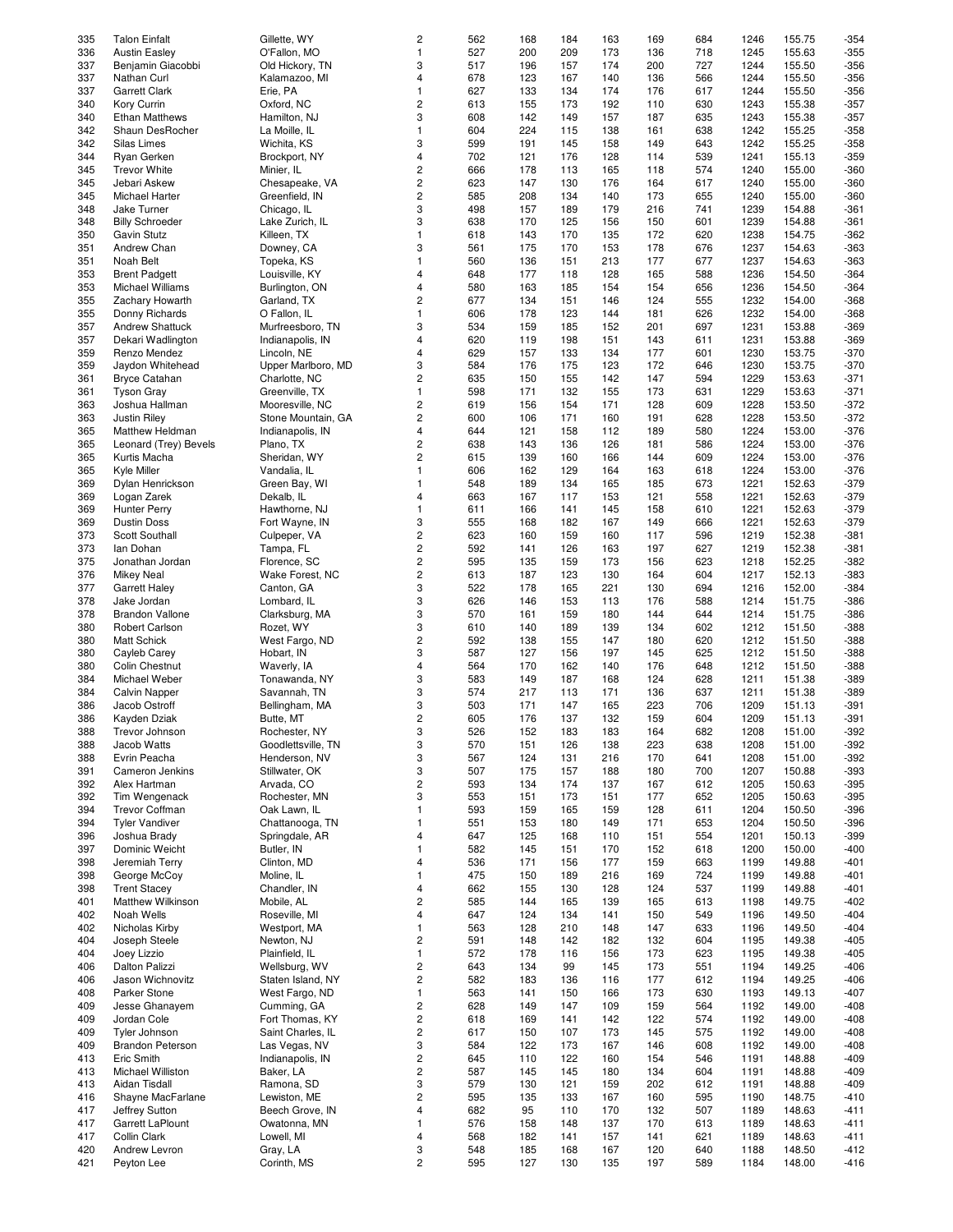| 422<br>4<br><b>Brooks Leyhew</b><br>Murfreesboro, TN<br>536<br>134<br>188<br>422<br>$\mathbf 2$<br>657<br>Georgetown, TX<br>138<br>137<br>Devin Dapra<br>424<br><b>Austin Turner</b><br>Athens, AL<br>$\mathbf{1}$<br>557<br>171<br>154<br>3<br>425<br>Brady Kaufmann<br>Aurora, CO<br>515<br>169<br>178<br>426<br>$\overline{c}$<br>628<br><b>Brenton Pipes</b><br>Savannah, TN<br>127<br>131<br>426<br>Missoula, MT<br>$\overline{4}$<br>572<br>123<br>159<br>Ryan Evjen<br>428<br><b>William Oertling</b><br>Slidell, LA<br>3<br>566<br>159<br>144<br>429<br>Joseph Raymond<br>White River Junction, VT<br>650<br>123<br>1<br>131<br>429<br>Holtsville, NY<br>4<br>612<br>148<br>Justin Dimaggio<br>163<br>431<br>3<br>560<br>175<br>170<br>Andrew Mason<br>Island Lake, IL<br>432<br>Jordan Cina<br>Harker Heights, TX<br>4<br>614<br>177<br>120<br>433<br>$\mathbf 2$<br>672<br><b>Ryan Stolakis</b><br>97<br>129<br>Worcester, MA<br>434<br>Parker Perez<br>St Louis, MO<br>$\mathbf{1}$<br>596<br>113<br>146<br>434<br>3<br>559<br>148<br><b>Hawkins Davis</b><br>Tuscaloosa, AL<br>131 | 163<br>108<br>151<br>167<br>139<br>128 | 159<br>140<br>146<br>149 | 644<br>523 | 1180<br>1180 | 147.50<br>147.50 | $-420$<br>$-420$ |
|------------------------------------------------------------------------------------------------------------------------------------------------------------------------------------------------------------------------------------------------------------------------------------------------------------------------------------------------------------------------------------------------------------------------------------------------------------------------------------------------------------------------------------------------------------------------------------------------------------------------------------------------------------------------------------------------------------------------------------------------------------------------------------------------------------------------------------------------------------------------------------------------------------------------------------------------------------------------------------------------------------------------------------------------------------------------------------------------|----------------------------------------|--------------------------|------------|--------------|------------------|------------------|
|                                                                                                                                                                                                                                                                                                                                                                                                                                                                                                                                                                                                                                                                                                                                                                                                                                                                                                                                                                                                                                                                                                |                                        |                          |            |              |                  |                  |
|                                                                                                                                                                                                                                                                                                                                                                                                                                                                                                                                                                                                                                                                                                                                                                                                                                                                                                                                                                                                                                                                                                |                                        |                          |            |              |                  |                  |
|                                                                                                                                                                                                                                                                                                                                                                                                                                                                                                                                                                                                                                                                                                                                                                                                                                                                                                                                                                                                                                                                                                |                                        |                          | 622        | 1179         | 147.38           | -421             |
|                                                                                                                                                                                                                                                                                                                                                                                                                                                                                                                                                                                                                                                                                                                                                                                                                                                                                                                                                                                                                                                                                                |                                        |                          | 663        |              | 147.25           | $-422$           |
|                                                                                                                                                                                                                                                                                                                                                                                                                                                                                                                                                                                                                                                                                                                                                                                                                                                                                                                                                                                                                                                                                                |                                        |                          |            | 1178         |                  |                  |
|                                                                                                                                                                                                                                                                                                                                                                                                                                                                                                                                                                                                                                                                                                                                                                                                                                                                                                                                                                                                                                                                                                |                                        | 152                      | 549        | 1177         | 147.13           | $-423$           |
|                                                                                                                                                                                                                                                                                                                                                                                                                                                                                                                                                                                                                                                                                                                                                                                                                                                                                                                                                                                                                                                                                                |                                        | 195                      | 605        | 1177         | 147.13           | $-423$           |
|                                                                                                                                                                                                                                                                                                                                                                                                                                                                                                                                                                                                                                                                                                                                                                                                                                                                                                                                                                                                                                                                                                |                                        |                          |            |              |                  |                  |
|                                                                                                                                                                                                                                                                                                                                                                                                                                                                                                                                                                                                                                                                                                                                                                                                                                                                                                                                                                                                                                                                                                | 156                                    | 151                      | 610        | 1176         | 147.00           | $-424$           |
|                                                                                                                                                                                                                                                                                                                                                                                                                                                                                                                                                                                                                                                                                                                                                                                                                                                                                                                                                                                                                                                                                                | 115                                    | 155                      | 524        | 1174         | 146.75           | $-426$           |
|                                                                                                                                                                                                                                                                                                                                                                                                                                                                                                                                                                                                                                                                                                                                                                                                                                                                                                                                                                                                                                                                                                | 122                                    |                          | 562        |              | 146.75           |                  |
|                                                                                                                                                                                                                                                                                                                                                                                                                                                                                                                                                                                                                                                                                                                                                                                                                                                                                                                                                                                                                                                                                                |                                        | 129                      |            | 1174         |                  | $-426$           |
|                                                                                                                                                                                                                                                                                                                                                                                                                                                                                                                                                                                                                                                                                                                                                                                                                                                                                                                                                                                                                                                                                                | 137                                    | 131                      | 613        | 1173         | 146.63           | $-427$           |
|                                                                                                                                                                                                                                                                                                                                                                                                                                                                                                                                                                                                                                                                                                                                                                                                                                                                                                                                                                                                                                                                                                | 139                                    | 121                      | 557        | 1171         | 146.38           | $-429$           |
|                                                                                                                                                                                                                                                                                                                                                                                                                                                                                                                                                                                                                                                                                                                                                                                                                                                                                                                                                                                                                                                                                                |                                        |                          |            |              |                  |                  |
|                                                                                                                                                                                                                                                                                                                                                                                                                                                                                                                                                                                                                                                                                                                                                                                                                                                                                                                                                                                                                                                                                                | 147                                    | 125                      | 498        | 1170         | 146.25           | $-430$           |
|                                                                                                                                                                                                                                                                                                                                                                                                                                                                                                                                                                                                                                                                                                                                                                                                                                                                                                                                                                                                                                                                                                | 147                                    | 167                      | 573        | 1169         | 146.13           | $-431$           |
|                                                                                                                                                                                                                                                                                                                                                                                                                                                                                                                                                                                                                                                                                                                                                                                                                                                                                                                                                                                                                                                                                                |                                        |                          |            |              |                  |                  |
|                                                                                                                                                                                                                                                                                                                                                                                                                                                                                                                                                                                                                                                                                                                                                                                                                                                                                                                                                                                                                                                                                                | 183                                    | 148                      | 610        | 1169         | 146.13           | -431             |
| 3<br>436<br>Greeneville, TN<br>547<br>155<br>172<br>Lane Bolton                                                                                                                                                                                                                                                                                                                                                                                                                                                                                                                                                                                                                                                                                                                                                                                                                                                                                                                                                                                                                                | 144                                    | 150                      | 621        | 1168         | 146.00           | $-432$           |
| <b>Matthew Tremain</b>                                                                                                                                                                                                                                                                                                                                                                                                                                                                                                                                                                                                                                                                                                                                                                                                                                                                                                                                                                                                                                                                         |                                        |                          |            |              |                  |                  |
| $\overline{c}$<br>437<br>Gillette, WY<br>672<br>162<br>123                                                                                                                                                                                                                                                                                                                                                                                                                                                                                                                                                                                                                                                                                                                                                                                                                                                                                                                                                                                                                                     | 97                                     | 113                      | 495        | 1167         | 145.88           | $-433$           |
| 437<br>598<br>Fort Wayne, IN<br>4<br>127<br>123<br>Elijah Slaven                                                                                                                                                                                                                                                                                                                                                                                                                                                                                                                                                                                                                                                                                                                                                                                                                                                                                                                                                                                                                               | 181                                    | 138                      | 569        | 1167         | 145.88           | $-433$           |
| 439<br>North Judson, IN<br>$\mathbf{1}$<br>530<br>133<br>177<br>Jesse Little                                                                                                                                                                                                                                                                                                                                                                                                                                                                                                                                                                                                                                                                                                                                                                                                                                                                                                                                                                                                                   | 163                                    | 163                      | 636        | 1166         | 145.75           | $-434$           |
|                                                                                                                                                                                                                                                                                                                                                                                                                                                                                                                                                                                                                                                                                                                                                                                                                                                                                                                                                                                                                                                                                                |                                        |                          |            |              |                  |                  |
| 439<br>Ranburne, AL<br>$\mathbf{1}$<br>623<br>Nicholas Welch<br>121<br>131                                                                                                                                                                                                                                                                                                                                                                                                                                                                                                                                                                                                                                                                                                                                                                                                                                                                                                                                                                                                                     | 171                                    | 120                      | 543        | 1166         | 145.75           | $-434$           |
| 3<br>441<br>Hans Birkeland<br>San Juan, PR<br>585<br>161<br>161                                                                                                                                                                                                                                                                                                                                                                                                                                                                                                                                                                                                                                                                                                                                                                                                                                                                                                                                                                                                                                | 135                                    | 123                      | 580        | 1165         | 145.63           | $-435$           |
|                                                                                                                                                                                                                                                                                                                                                                                                                                                                                                                                                                                                                                                                                                                                                                                                                                                                                                                                                                                                                                                                                                |                                        |                          |            |              |                  |                  |
| 441<br>Logan Gear<br>Shawnee, OK<br>$\overline{4}$<br>580<br>129<br>146                                                                                                                                                                                                                                                                                                                                                                                                                                                                                                                                                                                                                                                                                                                                                                                                                                                                                                                                                                                                                        | 145                                    | 165                      | 585        | 1165         | 145.63           | $-435$           |
| 634<br>443<br>Luca Caminiti<br>Leesburg, VA<br>$\mathbf{1}$<br>143<br>133                                                                                                                                                                                                                                                                                                                                                                                                                                                                                                                                                                                                                                                                                                                                                                                                                                                                                                                                                                                                                      | 134                                    | 120                      | 530        | 1164         | 145.50           | $-436$           |
|                                                                                                                                                                                                                                                                                                                                                                                                                                                                                                                                                                                                                                                                                                                                                                                                                                                                                                                                                                                                                                                                                                |                                        |                          |            |              |                  |                  |
| 444<br>Shaun Didion<br>Greenwood, IN<br>4<br>630<br>111<br>146                                                                                                                                                                                                                                                                                                                                                                                                                                                                                                                                                                                                                                                                                                                                                                                                                                                                                                                                                                                                                                 | 145                                    | 131                      | 533        | 1163         | 145.38           | $-437$           |
| 445<br>Christopher Riordan<br>Staten Island, NY<br>606<br>4<br>135<br>149                                                                                                                                                                                                                                                                                                                                                                                                                                                                                                                                                                                                                                                                                                                                                                                                                                                                                                                                                                                                                      | 154                                    | 118                      | 556        | 1162         | 145.25           | $-438$           |
| 445<br>Edgewood, IA<br>$\mathbf{1}$<br>570<br>171<br>Tony Wright<br>141                                                                                                                                                                                                                                                                                                                                                                                                                                                                                                                                                                                                                                                                                                                                                                                                                                                                                                                                                                                                                        | 125                                    | 155                      | 592        | 1162         | 145.25           | $-438$           |
|                                                                                                                                                                                                                                                                                                                                                                                                                                                                                                                                                                                                                                                                                                                                                                                                                                                                                                                                                                                                                                                                                                |                                        |                          |            |              |                  |                  |
| 447<br>4<br>605<br>145<br>129<br>Markus Holland<br>Chattanooga, TN                                                                                                                                                                                                                                                                                                                                                                                                                                                                                                                                                                                                                                                                                                                                                                                                                                                                                                                                                                                                                             | 143                                    | 139                      | 556        | 1161         | 145.13           | $-439$           |
| $\mathbf 2$<br>565<br>447<br><b>Wesley Smith</b><br>Grain Valley, MO<br>141<br>168                                                                                                                                                                                                                                                                                                                                                                                                                                                                                                                                                                                                                                                                                                                                                                                                                                                                                                                                                                                                             | 131                                    | 156                      | 596        | 1161         | 145.13           | $-439$           |
|                                                                                                                                                                                                                                                                                                                                                                                                                                                                                                                                                                                                                                                                                                                                                                                                                                                                                                                                                                                                                                                                                                |                                        |                          |            |              |                  |                  |
| 447<br>St Peters, MO<br>$\mathbf{1}$<br>563<br>146<br><b>Christopher David</b><br>136                                                                                                                                                                                                                                                                                                                                                                                                                                                                                                                                                                                                                                                                                                                                                                                                                                                                                                                                                                                                          | 187                                    | 129                      | 598        | 1161         | 145.13           | $-439$           |
| $\mathbf 2$<br>450<br>Conner McGowen<br>Savannah, TN<br>575<br>158<br>169                                                                                                                                                                                                                                                                                                                                                                                                                                                                                                                                                                                                                                                                                                                                                                                                                                                                                                                                                                                                                      | 136                                    | 120                      | 583        | 1158         | 144.75           | $-442$           |
|                                                                                                                                                                                                                                                                                                                                                                                                                                                                                                                                                                                                                                                                                                                                                                                                                                                                                                                                                                                                                                                                                                |                                        |                          |            |              |                  |                  |
| 3<br>451<br>Levittown, PA<br>519<br>174<br>154<br>Jackson Ryan                                                                                                                                                                                                                                                                                                                                                                                                                                                                                                                                                                                                                                                                                                                                                                                                                                                                                                                                                                                                                                 | 158                                    | 150                      | 636        | 1155         | 144.38           | $-445$           |
| 452<br>Aaron Wright<br>Westland, MI<br>4<br>615<br>143<br>117                                                                                                                                                                                                                                                                                                                                                                                                                                                                                                                                                                                                                                                                                                                                                                                                                                                                                                                                                                                                                                  | 127                                    | 151                      | 538        | 1153         | 144.13           | $-447$           |
| 453                                                                                                                                                                                                                                                                                                                                                                                                                                                                                                                                                                                                                                                                                                                                                                                                                                                                                                                                                                                                                                                                                            |                                        |                          |            |              |                  |                  |
| $\mathbf 2$<br>Lucian Bunch<br>Oliver Springs, TN<br>560<br>165<br>143                                                                                                                                                                                                                                                                                                                                                                                                                                                                                                                                                                                                                                                                                                                                                                                                                                                                                                                                                                                                                         | 160                                    | 121                      | 589        | 1149         | 143.63           | $-451$           |
| 454<br>Jake Holbein<br>Evans, GA<br>2<br>600<br>136<br>125                                                                                                                                                                                                                                                                                                                                                                                                                                                                                                                                                                                                                                                                                                                                                                                                                                                                                                                                                                                                                                     | 119                                    | 166                      | 546        | 1146         | 143.25           | $-454$           |
| 454<br>$\overline{\mathbf{4}}$<br>Discovery Bay, CA<br>560<br>Cody Herzog<br>113<br>156                                                                                                                                                                                                                                                                                                                                                                                                                                                                                                                                                                                                                                                                                                                                                                                                                                                                                                                                                                                                        | 163                                    | 154                      | 586        | 1146         | 143.25           | $-454$           |
|                                                                                                                                                                                                                                                                                                                                                                                                                                                                                                                                                                                                                                                                                                                                                                                                                                                                                                                                                                                                                                                                                                |                                        |                          |            |              |                  |                  |
| 456<br>Green Bay, WI<br>4<br>627<br>122<br>121<br><b>Bryan Schmit</b>                                                                                                                                                                                                                                                                                                                                                                                                                                                                                                                                                                                                                                                                                                                                                                                                                                                                                                                                                                                                                          | 142                                    | 128                      | 513        | 1140         | 142.50           | $-460$           |
| 456<br>Jonathon Skalon<br>Chicago, IL<br>$\overline{4}$<br>614<br>128<br>104                                                                                                                                                                                                                                                                                                                                                                                                                                                                                                                                                                                                                                                                                                                                                                                                                                                                                                                                                                                                                   | 123                                    | 171                      | 526        | 1140         | 142.50           | $-460$           |
|                                                                                                                                                                                                                                                                                                                                                                                                                                                                                                                                                                                                                                                                                                                                                                                                                                                                                                                                                                                                                                                                                                |                                        |                          |            |              |                  |                  |
| $\overline{2}$<br>632<br>458<br>Columbia, MO<br>97<br>104<br>Mark Ziervogel                                                                                                                                                                                                                                                                                                                                                                                                                                                                                                                                                                                                                                                                                                                                                                                                                                                                                                                                                                                                                    | 136                                    | 170                      | 507        | 1139         | 142.38           | $-461$           |
| 459<br>Lasalle, ON<br>$\mathbf{1}$<br>565<br>119<br>Ryan Beneteau<br>158                                                                                                                                                                                                                                                                                                                                                                                                                                                                                                                                                                                                                                                                                                                                                                                                                                                                                                                                                                                                                       | 132                                    | 163                      | 572        | 1137         | 142.13           | $-463$           |
|                                                                                                                                                                                                                                                                                                                                                                                                                                                                                                                                                                                                                                                                                                                                                                                                                                                                                                                                                                                                                                                                                                |                                        |                          |            |              |                  |                  |
| 459<br>Patrick Moeller<br>De Pere, WI<br>4<br>557<br>155<br>141                                                                                                                                                                                                                                                                                                                                                                                                                                                                                                                                                                                                                                                                                                                                                                                                                                                                                                                                                                                                                                | 120                                    | 164                      | 580        | 1137         | 142.13           | $-463$           |
| 529<br>461<br>Bristow, VA<br>$\mathbf{1}$<br>129<br>147<br>Ryan Costello                                                                                                                                                                                                                                                                                                                                                                                                                                                                                                                                                                                                                                                                                                                                                                                                                                                                                                                                                                                                                       | 151                                    | 180                      | 607        | 1136         | 142.00           | $-464$           |
|                                                                                                                                                                                                                                                                                                                                                                                                                                                                                                                                                                                                                                                                                                                                                                                                                                                                                                                                                                                                                                                                                                |                                        |                          |            |              |                  |                  |
| 529<br>461<br>Clover, SC<br>$\mathbf{1}$<br>166<br>175<br><b>Brandon Haney</b>                                                                                                                                                                                                                                                                                                                                                                                                                                                                                                                                                                                                                                                                                                                                                                                                                                                                                                                                                                                                                 | 144                                    | 122                      | 607        | 1136         | 142.00           | $-464$           |
| 3<br>529<br>461<br><b>Brenden Carney</b><br>115<br>169<br>Christiansburg, VA                                                                                                                                                                                                                                                                                                                                                                                                                                                                                                                                                                                                                                                                                                                                                                                                                                                                                                                                                                                                                   | 138                                    | 185                      | 607        | 1136         | 142.00           | $-464$           |
| 464<br>Tim Blaski<br>Hayden, ID<br>$\mathbf{1}$<br>510<br>135<br>169                                                                                                                                                                                                                                                                                                                                                                                                                                                                                                                                                                                                                                                                                                                                                                                                                                                                                                                                                                                                                           | 169                                    | 152                      | 625        | 1135         | 141.88           | $-465$           |
|                                                                                                                                                                                                                                                                                                                                                                                                                                                                                                                                                                                                                                                                                                                                                                                                                                                                                                                                                                                                                                                                                                |                                        |                          |            |              |                  |                  |
| 464<br>Monrovia, IN<br>4<br>608<br>124<br>Michael Taylor<br>137                                                                                                                                                                                                                                                                                                                                                                                                                                                                                                                                                                                                                                                                                                                                                                                                                                                                                                                                                                                                                                | 151                                    | 115                      | 527        | 1135         | 141.88           | $-465$           |
| 466<br>3<br>528<br>162<br>171<br>Noah Briceno<br>Vallejo, CA                                                                                                                                                                                                                                                                                                                                                                                                                                                                                                                                                                                                                                                                                                                                                                                                                                                                                                                                                                                                                                   | 142                                    | 131                      | 606        | 1134         | 141.75           | $-466$           |
|                                                                                                                                                                                                                                                                                                                                                                                                                                                                                                                                                                                                                                                                                                                                                                                                                                                                                                                                                                                                                                                                                                |                                        |                          |            |              |                  |                  |
| 466<br><b>Nathan Daniels</b><br>Grand Junction, CO<br>$\overline{4}$<br>570<br>135<br>127                                                                                                                                                                                                                                                                                                                                                                                                                                                                                                                                                                                                                                                                                                                                                                                                                                                                                                                                                                                                      | 154                                    | 148                      | 564        | 1134         | 141.75           | $-466$           |
| 468<br>3<br>590<br>150<br>133<br>Lane Thompson<br>Irving, TX                                                                                                                                                                                                                                                                                                                                                                                                                                                                                                                                                                                                                                                                                                                                                                                                                                                                                                                                                                                                                                   | 133                                    | 124                      | 540        | 1130         | 141.25           | $-470$           |
| 468<br>Cory Berkimer<br>Battle Creek, MI<br>4<br>569<br>132<br>110                                                                                                                                                                                                                                                                                                                                                                                                                                                                                                                                                                                                                                                                                                                                                                                                                                                                                                                                                                                                                             | 124                                    | 195                      | 561        | 1130         | 141.25           | $-470$           |
|                                                                                                                                                                                                                                                                                                                                                                                                                                                                                                                                                                                                                                                                                                                                                                                                                                                                                                                                                                                                                                                                                                |                                        |                          |            |              |                  |                  |
| 3<br>470<br>Caden Witt<br>Kaufman, TX<br>564<br>158<br>131                                                                                                                                                                                                                                                                                                                                                                                                                                                                                                                                                                                                                                                                                                                                                                                                                                                                                                                                                                                                                                     | 135                                    | 139                      | 563        | 1127         | 140.88           | -473             |
| 3<br>471<br>533<br>132<br>153<br>Jacob Marquis<br>Albuquerque, NM                                                                                                                                                                                                                                                                                                                                                                                                                                                                                                                                                                                                                                                                                                                                                                                                                                                                                                                                                                                                                              | 146                                    | 160                      | 591        | 1124         | 140.50           | $-476$           |
|                                                                                                                                                                                                                                                                                                                                                                                                                                                                                                                                                                                                                                                                                                                                                                                                                                                                                                                                                                                                                                                                                                |                                        |                          |            |              |                  |                  |
| 3<br>471<br>Quinn Collins<br>Hendersonville, TN<br>508<br>157<br>156                                                                                                                                                                                                                                                                                                                                                                                                                                                                                                                                                                                                                                                                                                                                                                                                                                                                                                                                                                                                                           | 150                                    | 153                      | 616        | 1124         | 140.50           | $-476$           |
| 473<br>$\mathbf 2$<br>513<br>132<br>Kyle Schultz<br>154<br>Templeton, MA                                                                                                                                                                                                                                                                                                                                                                                                                                                                                                                                                                                                                                                                                                                                                                                                                                                                                                                                                                                                                       | 146                                    | 178                      | 610        | 1123         | 140.38           | $-477$           |
|                                                                                                                                                                                                                                                                                                                                                                                                                                                                                                                                                                                                                                                                                                                                                                                                                                                                                                                                                                                                                                                                                                |                                        |                          |            |              |                  |                  |
| 473<br>$\mathbf{1}$<br>556<br>143<br>139<br>Jonathan Davis<br>Smyrna, DE                                                                                                                                                                                                                                                                                                                                                                                                                                                                                                                                                                                                                                                                                                                                                                                                                                                                                                                                                                                                                       | 160                                    | 125                      | 567        | 1123         | 140.38           | $-477$           |
| 475<br><b>Matt Foutz</b><br>601<br>141<br>Logansport, IN<br>4<br>111                                                                                                                                                                                                                                                                                                                                                                                                                                                                                                                                                                                                                                                                                                                                                                                                                                                                                                                                                                                                                           | 140                                    | 129                      | 521        | 1122         | 140.25           | $-478$           |
|                                                                                                                                                                                                                                                                                                                                                                                                                                                                                                                                                                                                                                                                                                                                                                                                                                                                                                                                                                                                                                                                                                |                                        |                          |            |              |                  |                  |
| 3<br>476<br>Plano, TX<br>575<br>150<br>146<br><b>Andrew Martin</b>                                                                                                                                                                                                                                                                                                                                                                                                                                                                                                                                                                                                                                                                                                                                                                                                                                                                                                                                                                                                                             | 143                                    | 107                      | 546        | 1121         | 140.13           | $-479$           |
| 3<br>477<br>Michael Gredler<br>Killeen, TX<br>512<br>140<br>151                                                                                                                                                                                                                                                                                                                                                                                                                                                                                                                                                                                                                                                                                                                                                                                                                                                                                                                                                                                                                                | 140                                    | 175                      | 606        | 1118         | 139.75           | $-482$           |
| $\mathbf 2$<br>477<br>Du Bois, PA<br>584<br>151<br>Antonio Willar<br>101                                                                                                                                                                                                                                                                                                                                                                                                                                                                                                                                                                                                                                                                                                                                                                                                                                                                                                                                                                                                                       | 169                                    | 113                      | 534        | 1118         | 139.75           | $-482$           |
|                                                                                                                                                                                                                                                                                                                                                                                                                                                                                                                                                                                                                                                                                                                                                                                                                                                                                                                                                                                                                                                                                                |                                        |                          |            |              |                  |                  |
| 477<br>Clinton, TN<br>2<br>569<br>Julian Jett<br>116                                                                                                                                                                                                                                                                                                                                                                                                                                                                                                                                                                                                                                                                                                                                                                                                                                                                                                                                                                                                                                           | 137<br>168                             | 128                      | 549        | 1118         | 139.75           | $-482$           |
|                                                                                                                                                                                                                                                                                                                                                                                                                                                                                                                                                                                                                                                                                                                                                                                                                                                                                                                                                                                                                                                                                                | 161                                    | 181                      | 614        | 1110         | 138.75           | $-490$           |
|                                                                                                                                                                                                                                                                                                                                                                                                                                                                                                                                                                                                                                                                                                                                                                                                                                                                                                                                                                                                                                                                                                |                                        |                          |            |              |                  |                  |
| $\mathbf{1}$<br>Matthew St Onge<br>Leesburg, VA<br>147<br>480<br>496<br>125                                                                                                                                                                                                                                                                                                                                                                                                                                                                                                                                                                                                                                                                                                                                                                                                                                                                                                                                                                                                                    |                                        | 131                      | 553        | 1110         | 138.75           | $-490$           |
| 480<br><b>Tyson Vinson</b><br>Severn, MD<br>4<br>557<br>103<br>186                                                                                                                                                                                                                                                                                                                                                                                                                                                                                                                                                                                                                                                                                                                                                                                                                                                                                                                                                                                                                             | 133                                    |                          | 523        | 1102         | 137.75           | $-498$           |
| 482<br>Hunter Fugate<br>Lebanon, TN<br>4<br>579<br>131<br>105                                                                                                                                                                                                                                                                                                                                                                                                                                                                                                                                                                                                                                                                                                                                                                                                                                                                                                                                                                                                                                  | 164                                    | 123                      | 579        | 1101         |                  |                  |
|                                                                                                                                                                                                                                                                                                                                                                                                                                                                                                                                                                                                                                                                                                                                                                                                                                                                                                                                                                                                                                                                                                |                                        |                          |            |              |                  |                  |
| Baton Rouge, LA<br>483<br>522<br>Aaron Bustamante<br>4<br>153<br>149                                                                                                                                                                                                                                                                                                                                                                                                                                                                                                                                                                                                                                                                                                                                                                                                                                                                                                                                                                                                                           | 135                                    | 142                      |            | 1096         | 137.63           | $-499$           |
| 484<br><b>Triston Lundberg</b><br>Olathe, KS<br>4<br>535<br>131<br>139                                                                                                                                                                                                                                                                                                                                                                                                                                                                                                                                                                                                                                                                                                                                                                                                                                                                                                                                                                                                                         | 138                                    | 153                      | 561        |              | 137.00           | $-504$           |
|                                                                                                                                                                                                                                                                                                                                                                                                                                                                                                                                                                                                                                                                                                                                                                                                                                                                                                                                                                                                                                                                                                |                                        |                          |            |              |                  |                  |
| 484<br>James Scherer<br>Sheboygan, WI<br>4<br>590<br>118<br>115                                                                                                                                                                                                                                                                                                                                                                                                                                                                                                                                                                                                                                                                                                                                                                                                                                                                                                                                                                                                                                | 186                                    | 87                       | 506        | 1096         | 137.00           | $-504$           |
| 486<br><b>Richard Plauche</b><br>Ponchatoula, LA<br>3<br>529<br>121<br>174                                                                                                                                                                                                                                                                                                                                                                                                                                                                                                                                                                                                                                                                                                                                                                                                                                                                                                                                                                                                                     | 158                                    | 113                      | 566        | 1095         | 136.88           | $-505$           |
| 4                                                                                                                                                                                                                                                                                                                                                                                                                                                                                                                                                                                                                                                                                                                                                                                                                                                                                                                                                                                                                                                                                              |                                        |                          |            |              |                  |                  |
| 487<br><b>Stanley Socks</b><br>Indianapolis, IN<br>650<br>125<br>128                                                                                                                                                                                                                                                                                                                                                                                                                                                                                                                                                                                                                                                                                                                                                                                                                                                                                                                                                                                                                           | 78                                     | 111                      | 442        | 1092         | 136.50           | $-508$           |
| $\mathbf 2$<br>488<br><b>Dallas Anders</b><br>Warsaw, IN<br>591<br>107<br>116                                                                                                                                                                                                                                                                                                                                                                                                                                                                                                                                                                                                                                                                                                                                                                                                                                                                                                                                                                                                                  | 123                                    | 154                      | 500        | 1091         | 136.38           | $-509$           |
| 489<br>Anthony Manning<br>Dubois, PA<br>1<br>547<br>123<br>171                                                                                                                                                                                                                                                                                                                                                                                                                                                                                                                                                                                                                                                                                                                                                                                                                                                                                                                                                                                                                                 | 117                                    | 131                      | 542        | 1089         | 136.13           | $-511$           |
|                                                                                                                                                                                                                                                                                                                                                                                                                                                                                                                                                                                                                                                                                                                                                                                                                                                                                                                                                                                                                                                                                                |                                        |                          |            |              |                  |                  |
| $\mathbf{1}$<br>Nico Campana<br>Elmwood Park, IL<br>577<br>490<br>143<br>135                                                                                                                                                                                                                                                                                                                                                                                                                                                                                                                                                                                                                                                                                                                                                                                                                                                                                                                                                                                                                   | 112                                    | 121                      | 511        | 1088         | 136.00           | $-512$           |
| $\overline{\mathbf{c}}$<br>491<br>Kai Ward<br>Tucson, AZ<br>606<br>120<br>120                                                                                                                                                                                                                                                                                                                                                                                                                                                                                                                                                                                                                                                                                                                                                                                                                                                                                                                                                                                                                  | 82                                     | 158                      | 480        | 1086         | 135.75           | $-514$           |
|                                                                                                                                                                                                                                                                                                                                                                                                                                                                                                                                                                                                                                                                                                                                                                                                                                                                                                                                                                                                                                                                                                |                                        |                          |            |              |                  |                  |
| 491<br>Matthew Cona<br>Garnerville, NY<br>4<br>570<br>102<br>116                                                                                                                                                                                                                                                                                                                                                                                                                                                                                                                                                                                                                                                                                                                                                                                                                                                                                                                                                                                                                               | 122                                    | 176                      | 516        | 1086         | 135.75           | $-514$           |
| 491<br>Dallas, TX<br>556<br>167<br>Jonathan Coby<br>4<br>127                                                                                                                                                                                                                                                                                                                                                                                                                                                                                                                                                                                                                                                                                                                                                                                                                                                                                                                                                                                                                                   | 123                                    | 113                      | 530        | 1086         | 135.75           | $-514$           |
|                                                                                                                                                                                                                                                                                                                                                                                                                                                                                                                                                                                                                                                                                                                                                                                                                                                                                                                                                                                                                                                                                                |                                        |                          |            |              |                  |                  |
| 494<br>Aadi Patel<br>Ithaca, NY<br>3<br>486<br>125<br>146                                                                                                                                                                                                                                                                                                                                                                                                                                                                                                                                                                                                                                                                                                                                                                                                                                                                                                                                                                                                                                      | 152                                    | 174                      | 597        | 1083         | 135.38           | $-517$           |
| $\overline{\mathbf{c}}$<br>494<br>Savannah, TN<br>568<br>John Smith<br>140<br>87                                                                                                                                                                                                                                                                                                                                                                                                                                                                                                                                                                                                                                                                                                                                                                                                                                                                                                                                                                                                               | 155                                    | 133                      | 515        | 1083         | 135.38           | $-517$           |
| 496<br>Yorktown Heights, NY<br>4<br>545<br>124<br>Joseph Rohle<br>106                                                                                                                                                                                                                                                                                                                                                                                                                                                                                                                                                                                                                                                                                                                                                                                                                                                                                                                                                                                                                          | 148                                    | 157                      | 535        | 1080         | 135.00           | $-520$           |
|                                                                                                                                                                                                                                                                                                                                                                                                                                                                                                                                                                                                                                                                                                                                                                                                                                                                                                                                                                                                                                                                                                |                                        |                          |            |              |                  |                  |
| 497<br>Vincent Cavallaro<br>Lake City, FL<br>543<br>129<br>4<br>150                                                                                                                                                                                                                                                                                                                                                                                                                                                                                                                                                                                                                                                                                                                                                                                                                                                                                                                                                                                                                            | 119                                    | 138                      | 536        | 1079         | 134.88           | $-521$           |
| 497<br>Antelope, CA<br>511<br>Joshua Lee<br>$\mathbf{1}$<br>160<br>140                                                                                                                                                                                                                                                                                                                                                                                                                                                                                                                                                                                                                                                                                                                                                                                                                                                                                                                                                                                                                         | 137                                    | 131                      | 568        | 1079         | 134.88           | $-521$           |
|                                                                                                                                                                                                                                                                                                                                                                                                                                                                                                                                                                                                                                                                                                                                                                                                                                                                                                                                                                                                                                                                                                |                                        |                          |            |              |                  |                  |
| 497<br>Rosedale, MD<br>4<br>564<br><b>Craig Kelly</b><br>145<br>148                                                                                                                                                                                                                                                                                                                                                                                                                                                                                                                                                                                                                                                                                                                                                                                                                                                                                                                                                                                                                            | 92                                     | 130                      | 515        | 1079         | 134.88           | -521             |
| 3<br>500<br>Brady Woodham<br>Andalusia, AL<br>503<br>121<br>141                                                                                                                                                                                                                                                                                                                                                                                                                                                                                                                                                                                                                                                                                                                                                                                                                                                                                                                                                                                                                                | 150                                    | 163                      | 575        | 1078         | 134.75           | $-522$           |
|                                                                                                                                                                                                                                                                                                                                                                                                                                                                                                                                                                                                                                                                                                                                                                                                                                                                                                                                                                                                                                                                                                |                                        |                          |            |              |                  |                  |
| 501<br>Emmanuel Maldonado<br>Trujillo Alto, PR<br>3<br>444<br>154<br>160                                                                                                                                                                                                                                                                                                                                                                                                                                                                                                                                                                                                                                                                                                                                                                                                                                                                                                                                                                                                                       | 145                                    | 170                      | 629        | 1073         | 134.13           | $-527$           |
| 502<br>Corey Schramm<br>Lafayette, IN<br>3<br>512<br>150<br>124                                                                                                                                                                                                                                                                                                                                                                                                                                                                                                                                                                                                                                                                                                                                                                                                                                                                                                                                                                                                                                | 169                                    | 117                      | 560        | 1072         | 134.00           | $-528$           |
|                                                                                                                                                                                                                                                                                                                                                                                                                                                                                                                                                                                                                                                                                                                                                                                                                                                                                                                                                                                                                                                                                                |                                        |                          |            |              |                  |                  |
| 503<br>Paul Lantz<br>Plainfield, IL<br>$\mathbf{1}$<br>515<br>158<br>121                                                                                                                                                                                                                                                                                                                                                                                                                                                                                                                                                                                                                                                                                                                                                                                                                                                                                                                                                                                                                       | 121                                    | 155                      | 555        | 1070         | 133.75           | $-530$           |
| 504<br>Owasso, OK<br>2<br>543<br><b>Braden Lang</b><br>133<br>142                                                                                                                                                                                                                                                                                                                                                                                                                                                                                                                                                                                                                                                                                                                                                                                                                                                                                                                                                                                                                              | 126                                    | 124                      | 525        | 1068         | 133.50           | -532             |
| $\mathbf 2$<br>505<br>David Painter<br>Greeneville, TN<br>548<br>121<br>125                                                                                                                                                                                                                                                                                                                                                                                                                                                                                                                                                                                                                                                                                                                                                                                                                                                                                                                                                                                                                    | 121                                    | 152                      | 519        | 1067         | 133.38           | $-533$           |
|                                                                                                                                                                                                                                                                                                                                                                                                                                                                                                                                                                                                                                                                                                                                                                                                                                                                                                                                                                                                                                                                                                |                                        |                          |            |              |                  |                  |
| 505<br>Troy Lund Jr<br>Plain City, UT<br>4<br>590<br>124<br>148                                                                                                                                                                                                                                                                                                                                                                                                                                                                                                                                                                                                                                                                                                                                                                                                                                                                                                                                                                                                                                | 98                                     | 107                      | 477        | 1067         | 133.38           | $-533$           |
| 507<br>Brandon Williamson<br>Lisle, IL<br>474<br>154<br>172<br>$\mathbf{1}$<br>3<br>508<br>Sean Eybers<br>White Plains, NY<br>493<br>165                                                                                                                                                                                                                                                                                                                                                                                                                                                                                                                                                                                                                                                                                                                                                                                                                                                                                                                                                       | 149                                    | 109                      | 584<br>564 | 1058<br>1057 | 132.25<br>132.13 | $-542$<br>$-543$ |